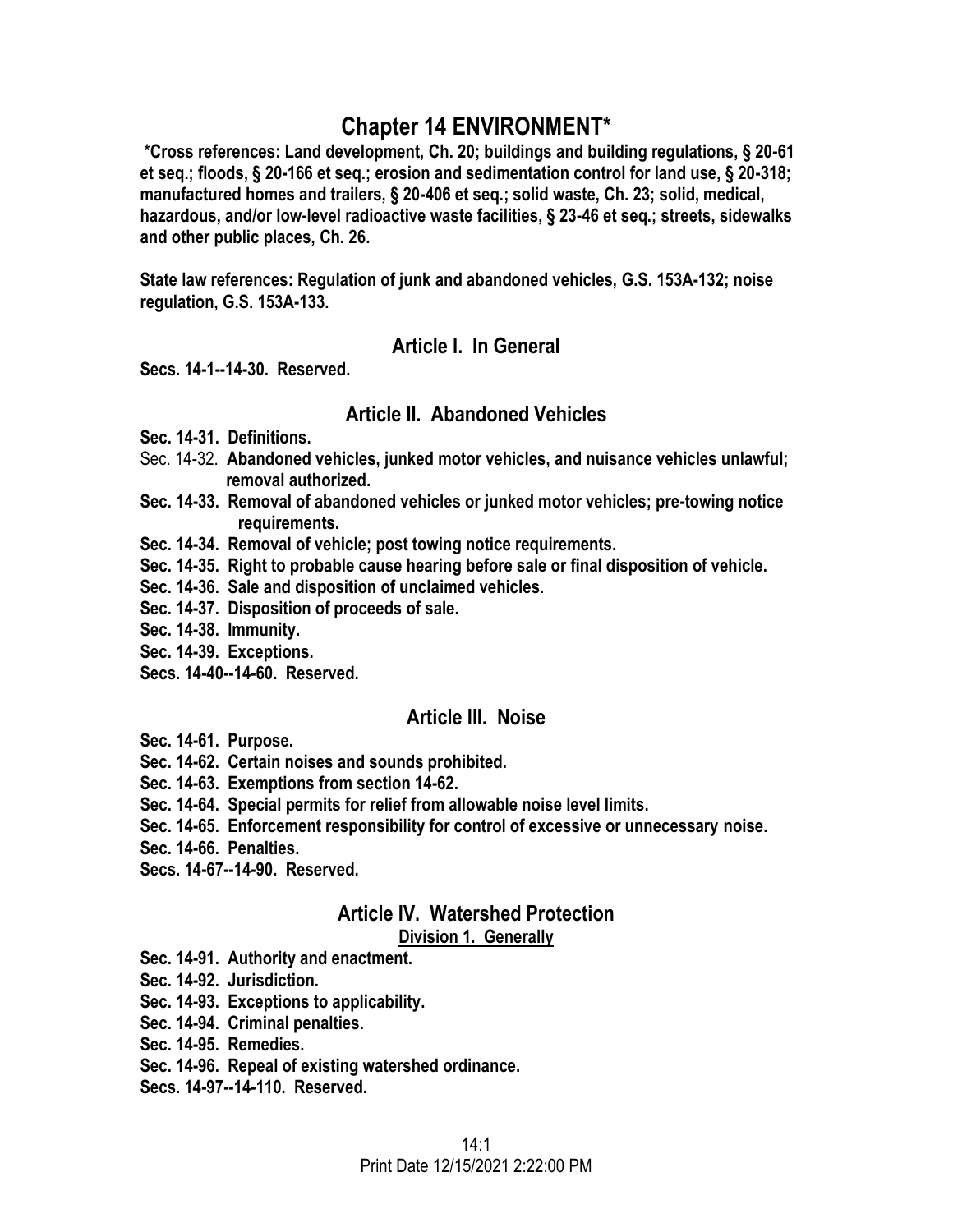#### **Division 2. Subdivision Regulations**

- **Sec. 14-111. General provisions.**
- **Sec. 14-112. Subdivision application and review procedures.**
- **Sec. 14-113. Subdivision standards and required improvements.**
- **Sec. 14-114. Construction procedures.**
- **Sec. 14-115. Penalties for transferring lots in unapproved subdivisions.**
- **Secs. 14-116--14-140. Reserved.**

#### **Division 3. Development Regulations**

- **Sec. 14-141. Establishment of watershed areas.**
- **Sec. 14-142. Description of watersheds.**
- **Sec. 14-143. Density and built-upon limits.**
- **Sec. 14-144. Allowed uses.**
- **Sec. 14-145. Cluster development.**
- **Sec. 14-146. Buffer areas required.**
- **Sec. 14-147. Rules governing the interpretation of watershed area boundaries.**
- **Sec. 14-148. Application of regulations.**
- **Sec. 14-149. Existing development.**
- **Sec. 14-150. Watershed protection permit.**
- **Sec. 14-151. Building permit required.**
- **Sec. 14-152. Watershed protection occupancy permit.**
- **Secs. 14-153--14-180. Reserved.**

#### **Division 4. Public Health Regulations**

- **Sec. 14-181. General, provisions.**
- **Sec. 14-182. Abatement.**
- **Secs. 14-183--14-200. Reserved.**

#### **Division 5. Administration, Enforcement and Appeals**

- **Sec. 14-201. Watershed Administrator; duties.**
- **Sec. 14-202. Appeal from the watershed administrator.**
- **Sec. 14-203. Changes and amendments to article.**
- **Sec. 14-204. Public notice and hearing required.**
- **Sec. 14-205. Watershed Review Board--Establishment.**
- **Sec. 14-206. Same--Rules of conduct for members.**
- **Sec. 14-207. Some--Powers and duties.**
- **Sec. 14-208. Appeals from the Watershed Review Board.**
- **Secs. 14-209--14-220. Reserved.**

#### **Division 6. Definitions**

- **Sec. 14-221. General definitions.**
- **Sec. 14-222. Word interpretation**.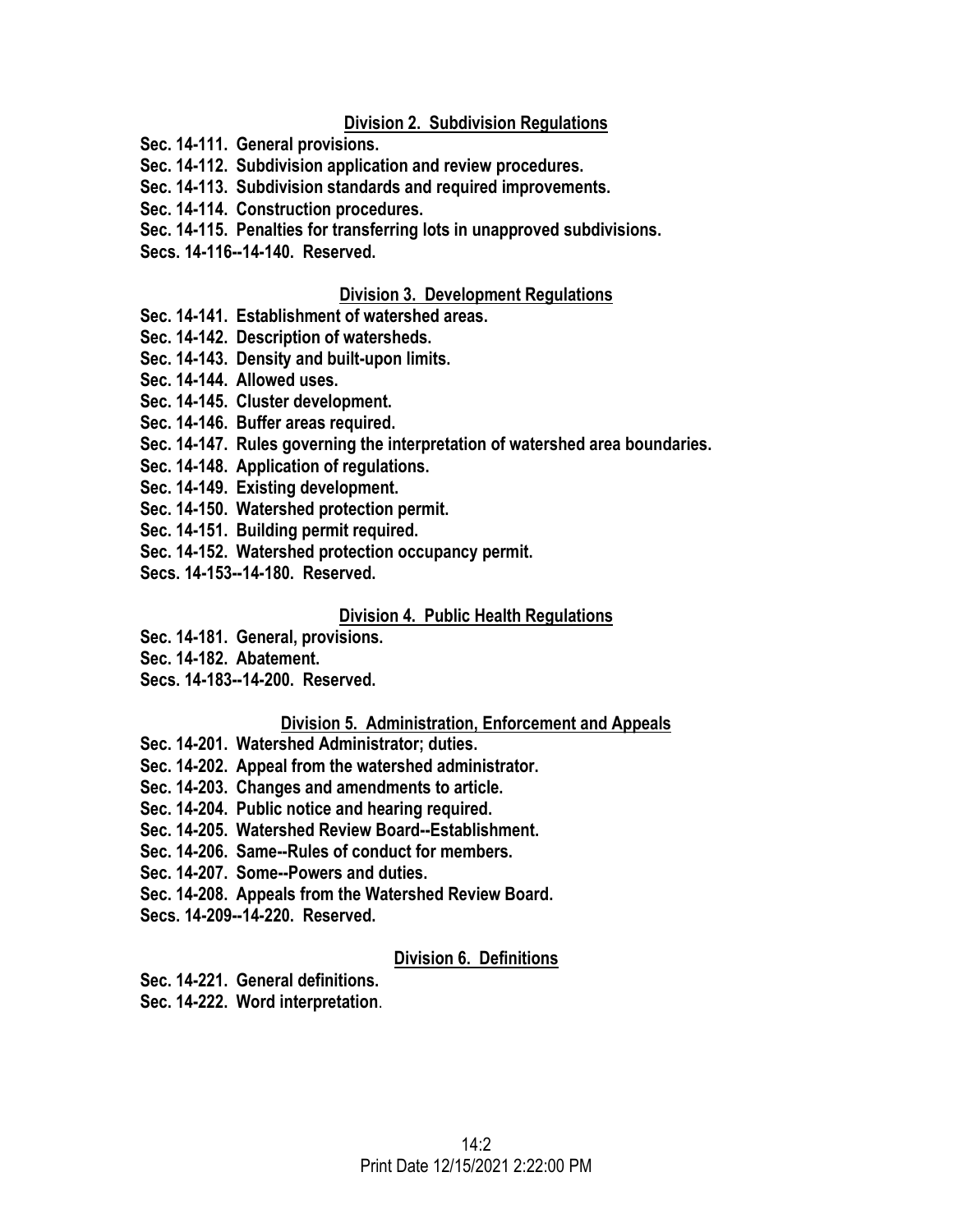# **ARTICLE I. IN GENERAL**

**Secs. 14-1--14-30. Reserved.** 

# **ARTICLE II. ABANDONED VEHICLES\***

#### **\*State law references: Junk and abandoned vehicles, G.S. 153A-132 et seq.**

**Sec. 14-31. Definitions.** 

The following words, terms and phrases when used in this article, shall have the meanings ascribed to them in this section, except where the context clearly indicates a different meaning:

**Code Administrator** for this Article means the person assigned by County Manager the duties of enforcing and administrating this Article of the Richmond County Code

**Abandoned motor vehicle** means a vehicle that:

- (1) Is left on public grounds or county-owned property in violation of a law or ordinance prohibiting parking;
- (2) Is left for longer than 24 hours on property owned or operated by the county;
- (3) Is left for longer than two hours on private property without the consent of the owner, occupant, or lessee of the property; or
- (4) Is left for longer than seven days on public grounds.

Junked motor vehicle means a motor vehicle that does not display a current license plate and:

- (1) Is partially dismantled or wrecked;
- (2) Cannot be self-propelled or moved in the manner in which it originally was intended to move;
- (3) Is more than five years old and appears to be worth less than \$100.00; or

**Motor vehicle** means any machine designed or intended to travel over land or water by selfpropulsion or while attached to self-propelled vehicle.

**Nuisance vehicle** means a vehicle on public or private property that is determined and declared to be dangerous and prejudicial to the public health or safety. Finding of such nuisance vehicle can be shown by evidence of the following no-exclusive list:

(1) A breeding ground or harbor for mosquitoes, other insects, rats, or other pests; or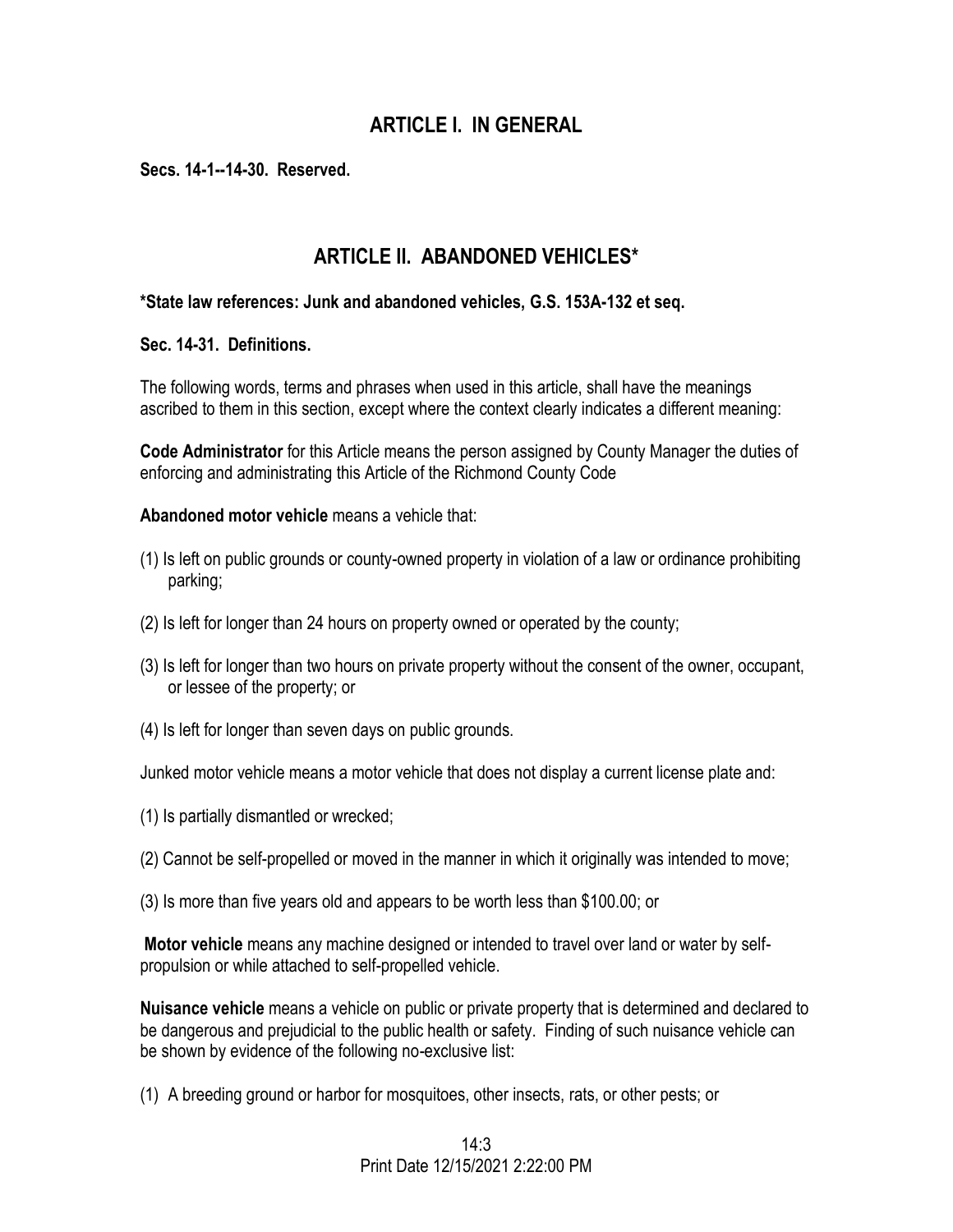- (2) A point of heavy growth of weeds or other noxious vegetation over eight (8) inches in height; or
- (3) A point of collection of pools or ponds of water; or
- (4) A point of concentration of quantities of gasoline, oil or other flammable or explosive materials as evidenced by odor; or
- (5) One which has areas of confinement which cannot be operated from the inside, such as trunks, hoods, etc.; or
- (6) So situated or located that there is a danger of it falling or turning over; or
- (7) One which is a point of collection of garbage, food waste, animal waste, or any other rotten or putrescent matter of any kind; or
- (8) One which has sharp parts thereof which are jagged or contain sharp edges of metal or glass; or
- (9) Any other vehicle specifically declared a health and safety hazard and a public nuisance by the Richmond County Board of Commissioners.

Nothing in this definition would not include any vehicle on a bona fide farm, but any use of farm property for non-farm purpose is subject to this section.

(Ord. of 3-2-1987, § 1; Ord. of 9-11-2000, Ord. 5-3-2004, Ord. 8/2004) Cross references: Definitions generally, § 1-2.

#### **Sec. 14-32. Abandoned vehicles, junked motor vehicles, and nuisance vehicles unlawful; removal authorized.**

- (a) It shall be unlawful for the owner or person entitled to possess a motor vehicle or for the owner, lessee, or occupant of the real property upon which that vehicle is located to leave or allow that vehicle to remain on the property after it has been declared an abandoned motor vehicle or a junked motor vehicle or a nuisance vehicle.
- (b) Upon investigation, the Code Administrator may determine and declare that a vehicle is a health or safety hazard or an abandoned vehicle or junked motor vehicle or nuisance vehicle and order the vehicle removed.

(Ord. of 3-2-1987, § 2; Ord. of 9-11-2000, Ord. 5-3-2004, Ord. 8/2004)

#### **Sec. 14-33. Removal of abandoned vehicles or junked motor vehicles; pre-towing notice requirements.**

(a) A vehicle to be towed or otherwise removed because it has been declared to be an abandoned vehicle, nuisance vehicle, or junked motor vehicle shall be towed only after notice to the owner or person entitled to possession of the vehicle. If the names and mailing addresses of the owners of the vehicle or the real property upon which it is located can be ascertained in the exercise of reasonable diligence, the notice shall be given to both by first-class mail. The person who mails the notice shall retain a written record to show the name and address to which mailed, and the date mailed. If such names and addresses cannot be ascertained, affixing on the windshield or some other conspicuous place on the vehicle shall give notice. The notice shall state that the county will remove the vehicle on a specified date, no sooner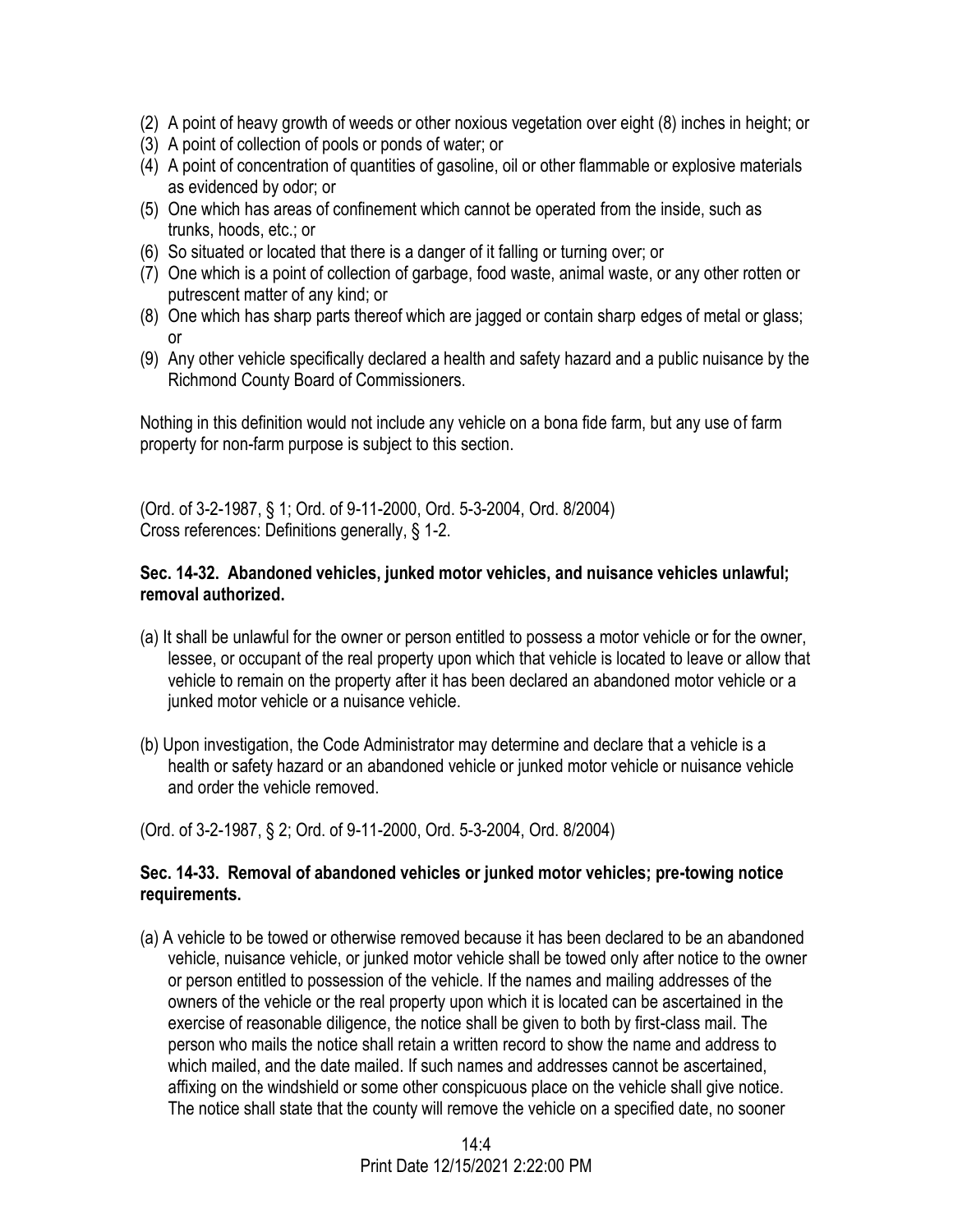than seven days after the notice is affixed or mailed, unless the owner or legal possessor prior to that time removes the vehicle.

- (b) With respect to abandon vehicle on private property, nuisance vehicle and junked motor vehicle to which notice is required to be given, if the owner or person entitled to possession does not remove the vehicle but chooses to appeal the determination that the vehicle is an abandoned vehicle or junked motor vehicle, such appeal shall be made to the board of commissioners in writing, heard at the next regularly scheduled meeting of the board of commissioners and further proceedings to remove the vehicle shall be stayed until the appeal is heard and decided.
- (c) An abandoned vehicle or junked motor vehicle may be removed without giving the minimum seven days' prior notice only in those circumstances where the authorizing official finds, and enters such findings in appropriate records, a special need for prompt action to maintain the public health, safety, and welfare. Circumstances justifying the removal of vehicles without prior notice include:
	- (1) Vehicles abandoned on streets or highways. For vehicles left on public streets and highways over which Richmond County has authority the Board of Commissioners hereby determines that immediate removal of such vehicles may be warranted when they are:
		- a. Obstructing traffic; or
		- b. Parked in violation of an ordinance or other law or regulation prohibiting or restricting parking; or
		- c. Parked in a no-stopping or standing zone; or
		- d. Parked in loading zones; or
		- e. Parked in bus zones; or
		- f. Parked in violation of temporary parking restriction imposed by Ordinances or other laws or regulations.
	- (2) With respect to abandoned or nuisance vehicles left on County owned property other than the streets and highway, and on private property, such vehicles may be removed without giving prior notice only in those circumstances where the authorizing official finds a special need for prompt action to protect and maintain the public health, safety, and welfare. By way of illustration and not of limitation, such circumstances include vehicles blocking or obstructing ingress or egress to businesses and residences, vehicles parked in such a location or manner as to pose a traffic hazard, and vehicles causing damage to public or private property.

(Ord. of 3-2-1987, § 3; Ord. of 9-11-2000, Ord. 6-7-2004)

#### **Sec. 14-34. Removal of vehicle; post towing notice requirements.**

(a) Any vehicle, which has been determined to be an abandoned vehicle, nuisance vehicle or junked motor vehicle may be removed to a storage garage or area by towing business contracting to perform such services for the county. Whenever such vehicle is removed, the building inspector shall immediately notify the last known registered owner of the vehicle, such notice to include the following: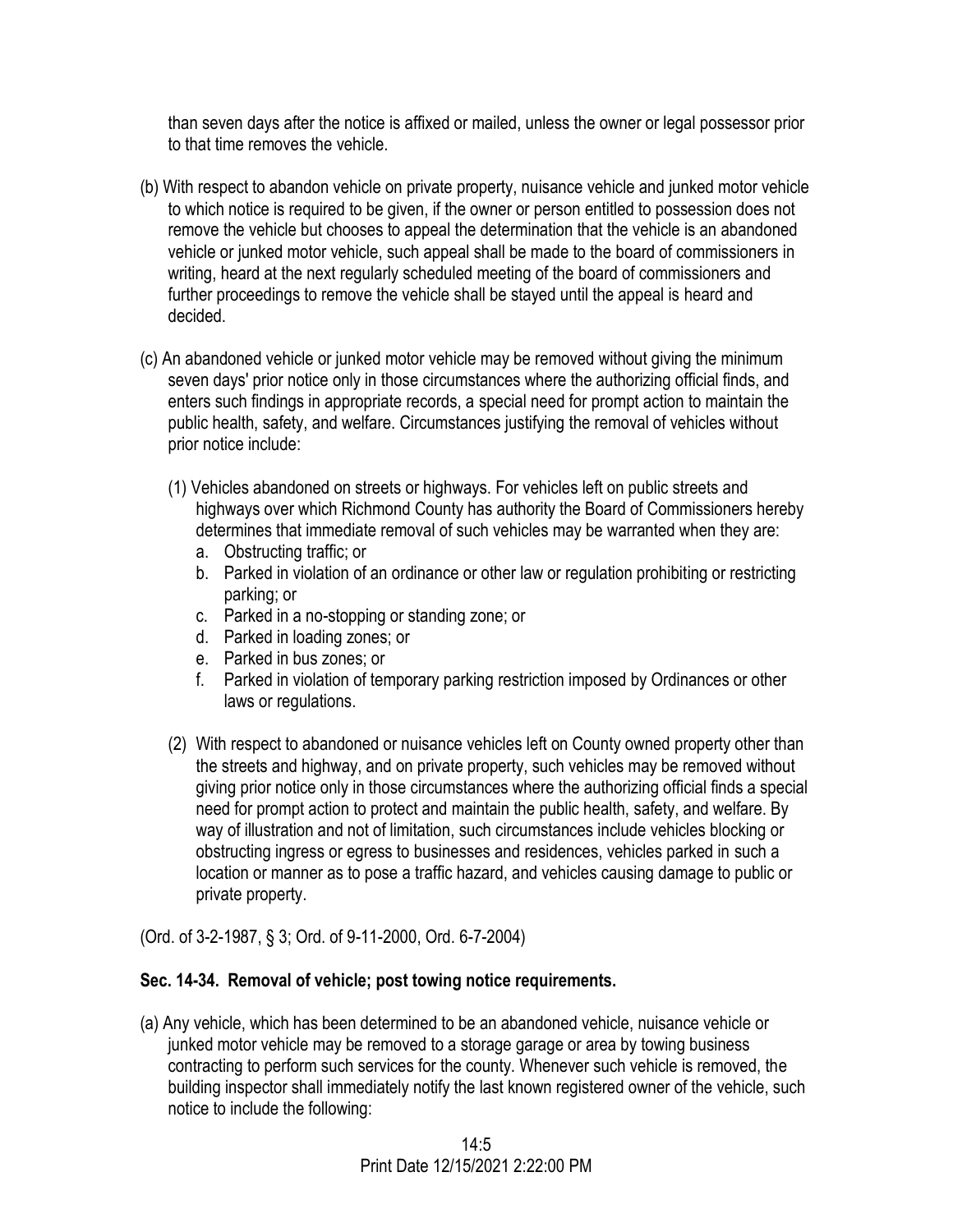- (1) A description of the removed vehicle;
- (2) The location where the vehicle is stored;
- (3) The violation with which the owner is charged, if any;
- (4) The procedure the owner must follow to redeem the vehicle; and
- (5) The procedure the owner must follow to request a probable cause hearing on the removal.
- (b) This notice shall be mailed to the owner's last known address, unless waived in writing.
- (c) If the vehicle is registered in the state, notice shall be mailed within 24 hours. If the vehicle is not registered in this state, notice shall be mailed to the owner within 72 hours from the removal of the vehicle.
- (d) Whenever an abandoned vehicle or a junked motor vehicle is removed and such vehicle has no valid registration or registration plate, the authorizing county official shall make reasonable efforts, including the checking of the vehicle identification number, to determine the last known registered owner of the vehicle and to notify him of the information as set forth in subsections (a)(1) through (5) of this section.

(Ord. of 3-2-1987, § 4; Ord. of 9-11-2000, Ord. 5-3-2004)

# **Sec. 14-35. Right to probable cause hearing before sale or final disposition of vehicle.**

After removal of a vehicle declared to be an abandoned vehicle or junked motor vehicle, the owner or other person entitled to possession may request in writing a hearing to determine if probable cause existed for removing the vehicle. The request must be filed with the magistrate in the county where the vehicle was towed. The magistrate will set the hearing within 72 hours of receipt of the request, and the hearing will be conducted in accordance with provisions of G.S. 20-219.11.

(Ord. of 3-2-1987, § 5; Ord. of 9-11-2000)

# **Sec. 14-36. Sale and disposition of unclaimed vehicles.**

- (a) With the consent of the owner, the building inspector may dispose of any vehicle as an abandoned vehicle or junked motor vehicle without holding it for any prescribed period of time.
- (b) Any unclaimed abandoned vehicle or junked motor vehicle shall be held for a period of at least 15 days. The owner of any such vehicle may claim his vehicle during the 15-day retention period by exhibiting proof of ownership to the building inspector and after paying all reasonable costs incident to the removal and storage of the vehicle plus administrative expenses. If after the vehicle is held 15 days it remains unclaimed, such vehicle may be destroyed or sold at private sales as junk.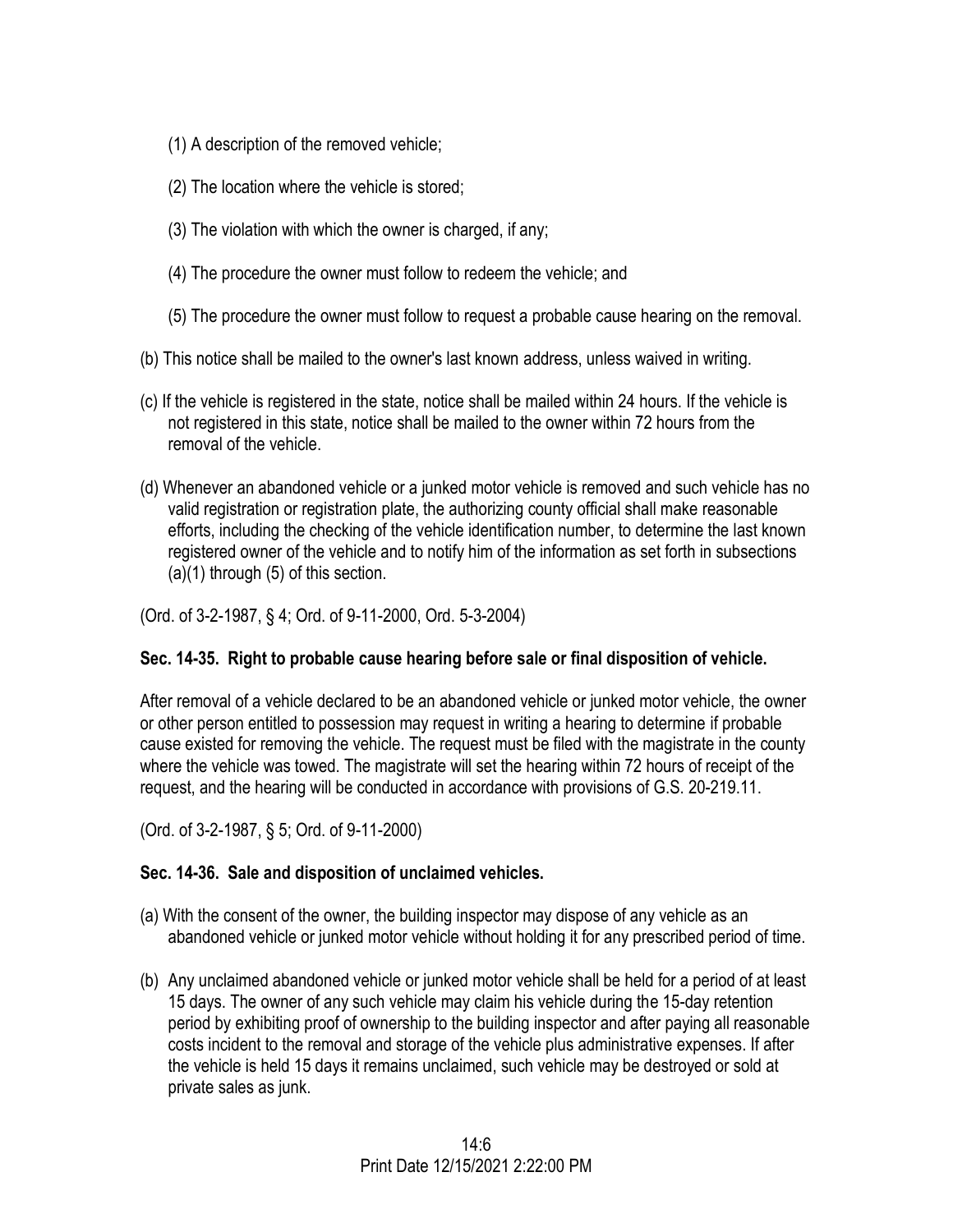- (c) Within 15 days after final disposition of an abandoned vehicle or a junked motor vehicle, written notice thereof shall be given to the department of motor vehicles that the vehicle has been determined to be an abandoned vehicle or junked motor vehicle and disposed of as such. The notice shall contain as full and accurate a description of the vehicle as can be reasonably determined.
- (d) Disposition of such vehicle shall be carried out in coordination with the County and in accordance with Article 1 of Chapter 44A of the North Carolina General Statutes.

(Ord. of 3-2-1987, § 6; Ord. of 9-11-2000, Ord. 5-3-2004)

# **Sec. 14-37. Disposition of proceeds of sale.**

The proceeds of the sale of an abandoned vehicle or junked motor vehicle, after all costs of removal, storage, investigation and sale, and satisfaction of any lien of record on the vehicle have been deducted therefrom, shall be held by the county finance officer for 30 days and paid to the owner upon demand. If the owner does not appear to claim the remainder of the proceeds within 30 days after disposal of the vehicle, the funds shall be deposited into the county general fund and the owner's rights therein shall be forever extinguished.

(Ord. of 3-2-1987, § 7; Ord. of 9-11-2000)

## **Sec. 14-38. Immunity.**

Neither the county nor any person shall be held to answer in any civil or criminal action to any owner or other person legally entitled to the possession of any junked, lost, or stolen vehicle for disposing of such vehicle as contemplated by this article.

(Ord. of 3-2-1987, § 8; Ord. of 9-11-2000)

## **Sec. 14-39. Exceptions.**

Nothing in this article shall apply to any motor vehicle in an enclosed building, any motor vehicle kept or stored at a bona fide automobile graveyard or junkyard as defined in G.S. 136-143, or to any motor vehicle that is used on a regular basis for business or personal use.

(Ord. of 3-2-1987, § 9; Ord. of 9-11-2000)

**Secs. 14-40--14-60. Reserved.** 

# **ARTICLE III. NOISE**

**Sec. 14-61. Purpose.**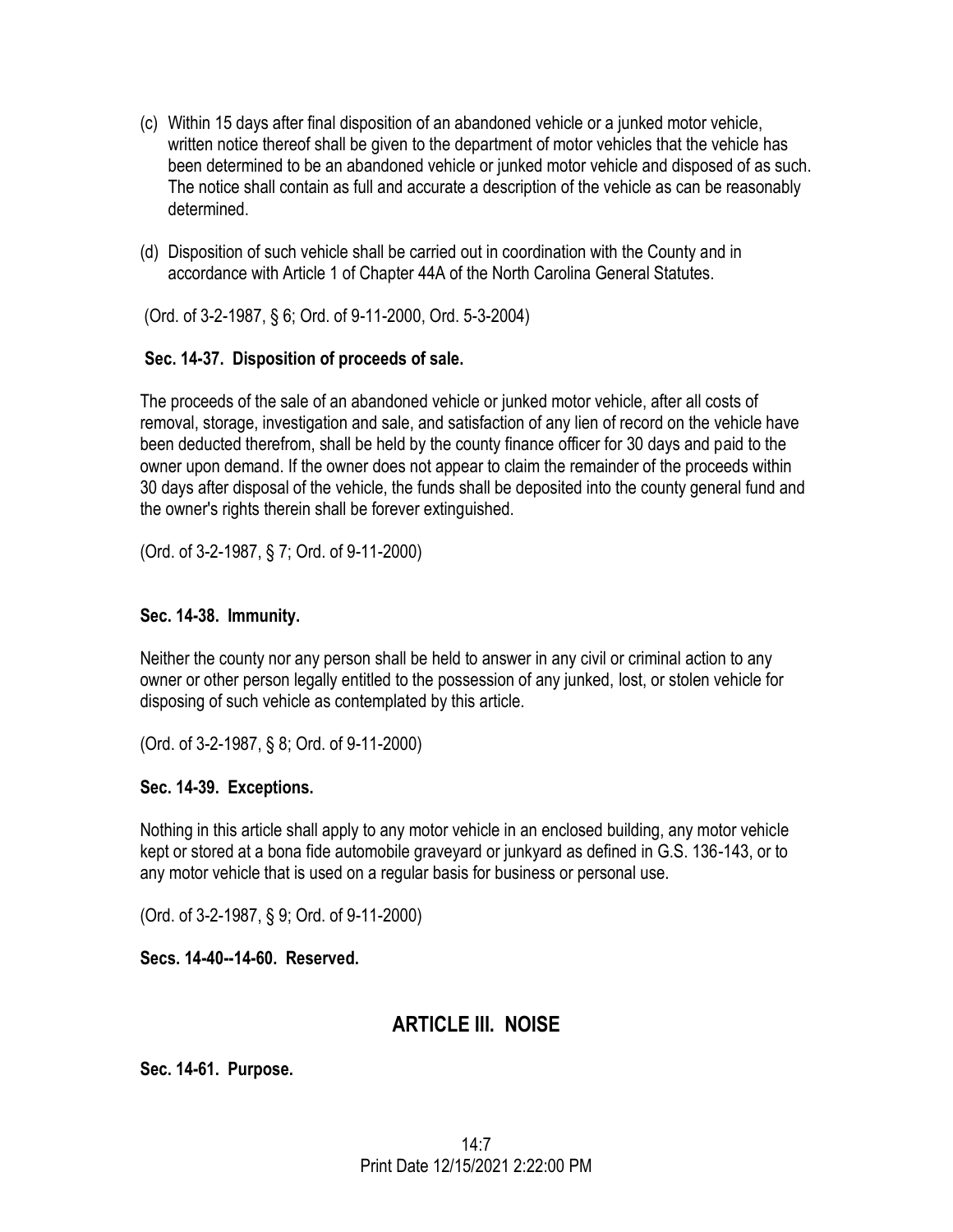- (a) It is recognized that excessive and unnecessary noise endangers the physical and emotional health and welfare of the people, interferes with legitimate business and recreational activity, increased construction costs, depresses property values, offends the senses, creates public nuisances, and in other respects reduces the quality of life.
- (b) Because the regulation of excessive and unnecessary noise that may jeopardize human health or welfare or substantially degrade the quality of life is well within the purview of the governing body's police powers, it is declared to be the purpose of this section to prevent, prohibit, and provide the regulation and abatement of excessive and unnecessary noise which may injure the physical and emotional health or welfare of its citizens or degrade the quality of life.

(Ord. of 7-10-1995, § 1)

## **Sec. 14-62. Certain noises and sounds prohibited.**

- (a) It shall be unlawful for any person, firm, or corporation to create or assist in creating any unreasonably loud, disturbing sound levels in the county, taking into consideration volume, duration, frequency, and other characteristics of the sound.
- (b) The following activities, among others, are hereby declared to be unreasonably loud, disturbing sound levels, but such enumeration shall not be deemed to be exclusive:
	- (1) The playing of any musical instrument or electronic sound amplification equipment in such manner or with such volume, particularly during hours between 11:00 p.m. and 7:00 a.m., such that a reasonably prudent person would recognize as likely to unreasonably disturb persons in the vicinity.
	- (2) The keeping of any animal or bird which makes frequent or long continued sounds, such that a reasonably prudent person would recognize as likely to unreasonably disturb persons in the vicinity.
	- (3) The use of any automobile, motorcycle, or vehicle so out of repair or in such manner as to create unreasonably loud, disturbing sounds.
	- (4) The operating of any garage or service station in any residential area so as to cause unreasonably loud, disturbing sounds to be emitted between the hours of 9:00 p.m. and 7:00 a.m. on any day.
	- (5) The creation of unreasonably loud, disturbing sound levels adjacent to any school, educational facility, church, or court during normal operating hours, or within 150 feet of any hospital, which a reasonably prudent person would recognize as likely to unreasonably interfere with the working of such institutions, provided conspicuous signs are displayed indicating that such area is a school, educational facility, church, court, or hospital area.
	- (6) The erection (including excavation), demolition, alteration, or repair of any building in a residential or business district other than between the hours of 7:00 a.m. and 9:00 p.m. on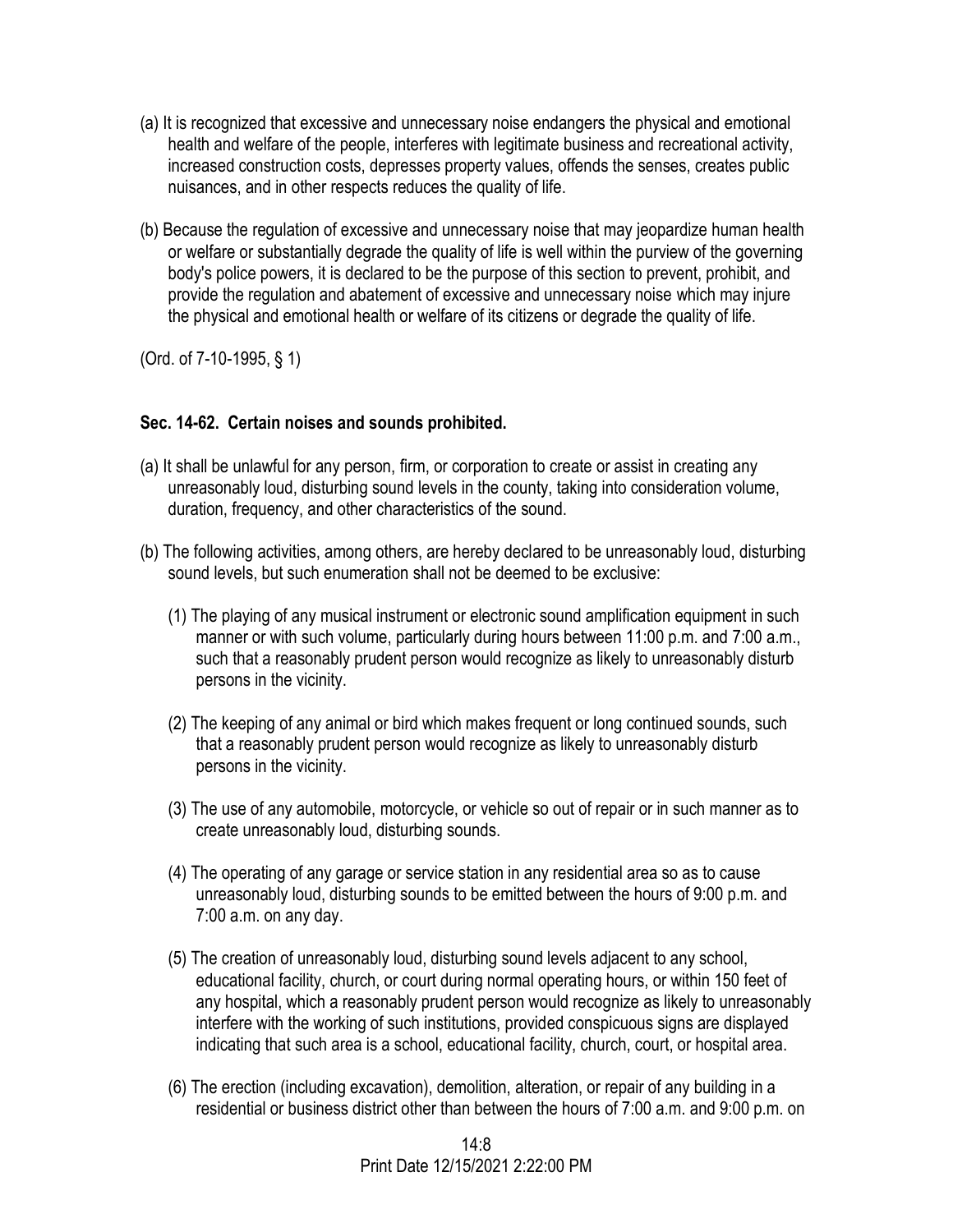any day, except in the case of urgent necessity in the interest of public safety, and then only under the direction of an appropriate county official.

- (7) The firing or discharging of a gun, firecrackers, gun powder or other combustible substance in the streets or elsewhere for the purpose of making noise or disturbance, except by permit from the sheriff.
- (8) The shouting and crying of peddlers, barkers, hawkers, and vendors which disturbs the quiet and peace of the neighborhood.
- (9) The operating or permitting the operation within a multifamily dwelling of any source of sound in a manner such that a reasonably prudent person would recognize as likely to unreasonably disturb persons in the vicinity.
- (10) The operating or permitting the operation of any mechanically powered saw, drill, grinder, lawn or garden tool, or similar tool between the hours of 10:00 p.m. and 6:00 a.m. unless such equipment is operated inside a building or other structure so that the sound therefrom does not travel across any residential real property line. All such equipment shall be properly muffled and maintained in working order so as not to create excessive and unnecessary noise.
- (11) The operating or permitting the operation of any motorboat or similar craft in any lake, river, stream, canal, bay, or other waterway in such a manner as to cause unnecessary and excessive noise within a residential area.

(Ord. of 7-10-1995, § 2)

## **Sec. 14-63. Exemptions from section 14-62.**

The following are exempt from the provisions of section 14-62:

- (1) Lawn mowers and agricultural equipment during the hours of 6:00 a.m. to 10:00 p.m. when operated with all manufacturers' standard mufflers and noise reduction equipment in use and proper operating condition;
- (2) Nonamplified crowd noises resulting from the activities such as those planned by students, governmental, or community groups;
- (3) Construction operations for which building permits have been issued or construction operations not requiring permits due to ownership of the project by an agency of government; providing all equipment is operated in accord with the manufacturers' specifications and with all standard equipment manufacturers' mufflers and noise reducing equipment in use and in proper operating condition;
- (4) Noises of safety signals, warning devices, emergency pressure relief valves and bells and chimes of churches;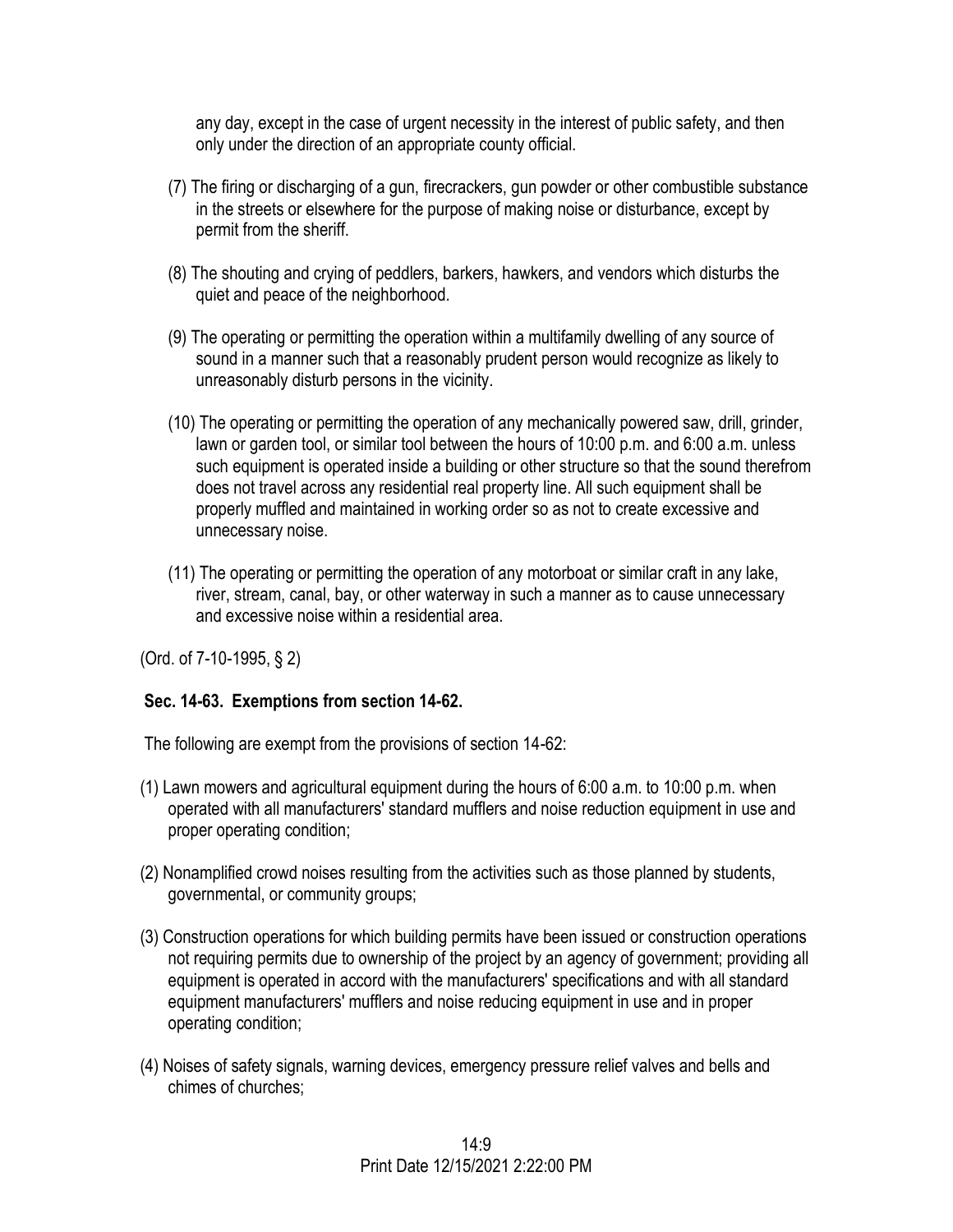- (5) Any other noise resulting from activities of a temporary duration permitted by law and for which a license or permit therefore has been granted by the county in accordance with the above. Regulation of noises emanating from operations under permit shall be according to the conditions and limits stated on the permit and contained above;
- (6) Noises made by persons having obtained a permit to use the streets;
- (7) All noises coming from the normal operations of aircraft (not including scale model aircraft) and all noises emanating from the Rockingham-Hamlet Airport property within the NEF (Noise Exposure Forecast) zones as established by the most recent survey, and maintained in the office of the airport manager;
- (8) All noises coming from the normal operations of the vehicles, aircraft, vendors, law enforcement authorities, and patrons emanating from the North Carolina Speedway and the Rockingham Dragway during regular business hours and scheduled activities and events;
- (9) All noises made by animals when a person is trespassing or threatening to trespass upon private property in or upon which the animal is situated or for any legitimate cause which teased or provoked the animal.

(10) All activities and operations on property within Heavy Industrial Zoning Districts as defined in the Richmond County Zoning Ordinance (as amended)

(Ord. of 7-10-1995, § 3) (Ord. of 5-13/2014)

## **Sec. 14-64. Special permits for relief from allowable noise level limits.**

Applications for a permit for relief from the prohibited allowable noise level limits designated in section 14-62 may be made in writing to the Sheriff or his duly authorized representative. Any permit granted by the Sheriff under this article must be in writing and shall contain all conditions upon which such permit shall be effective. The Sheriff or his duly authorized representative may grant the relief as applied for under the following conditions:

- (1) General requirements. The Sheriff may prescribe any reasonable conditions or requirements he deems necessary to minimize adverse effects upon the community or the surrounding neighborhood, including use of mufflers, screens, or other sound attenuating devices.
- (2) Permits for entertainment. Permits may be granted for the purpose of entertainment under the following conditions:
	- a. The function must be open to the public (admission may be charged).
	- b. The function must take place on public property.
	- c. The permit will be given for only four hours in one 24-hour day.
	- d. The function must be staged between the hours of 9:00 a.m. and 12:00 midnight.

#### $14:10$ Print Date 12/15/2021 2:22:00 PM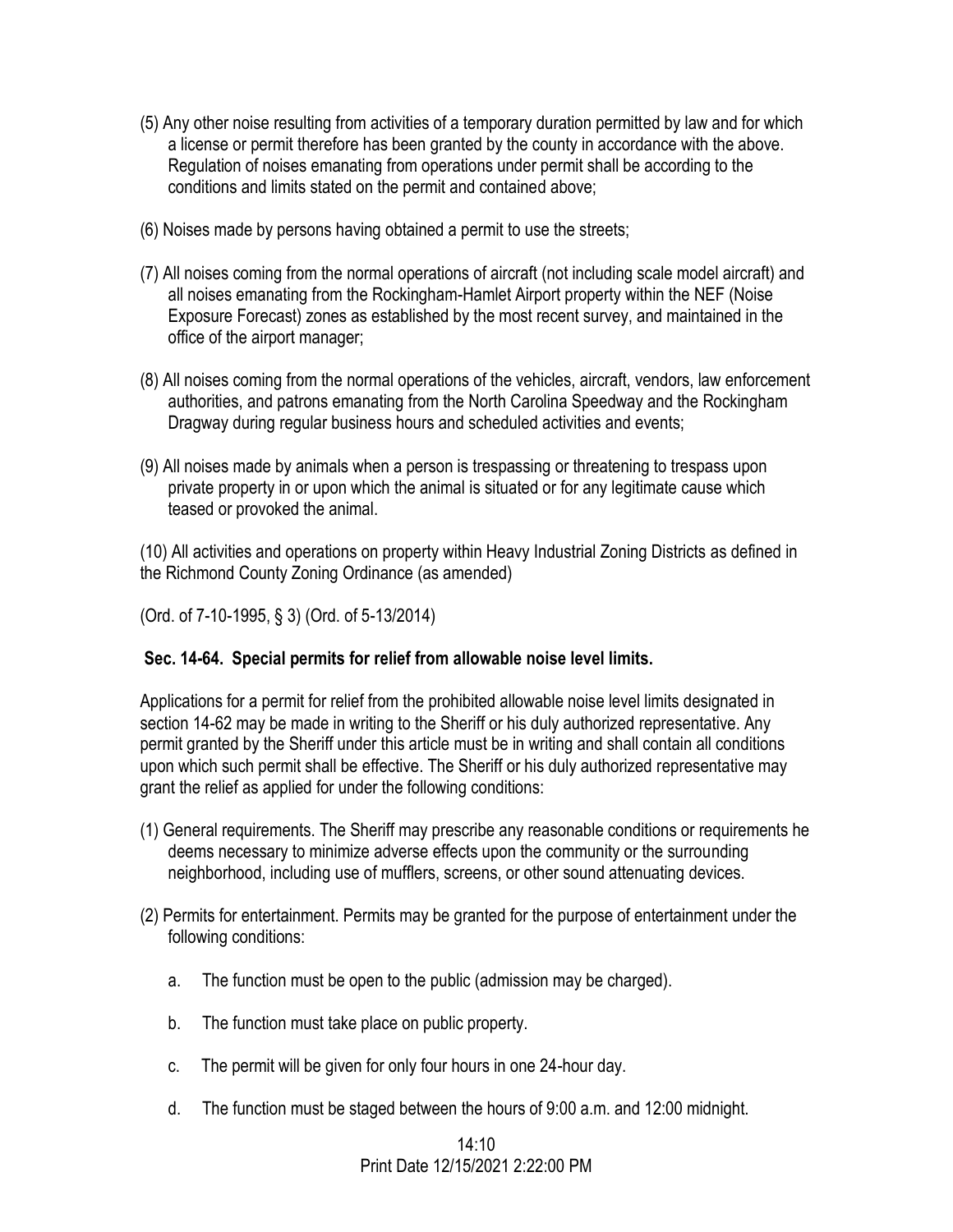- (3) Other. Special permits for non-entertainment special purposes may be issued under the following conditions:
	- a. If the special purpose relates to the operation of a trade or business, that the special purpose not be in the ordinary course of that trade or business; or
	- b. If the special purpose does not relate to the operation of a trade or business, that the special purpose not be an ordinary event in the affairs of the applicant.
- (4) Recurring purpose. If the special purpose is a recurring purpose, that it does not recur more often than four times each calendar year.
- (5) Special necessary purpose. That the special purpose be absolutely necessary to the operations of the applicant's trade or business.
- (6) Compatibility with surrounding neighborhood. If the special purpose does not relate to the operation of the trade or business, that the special purpose be compatible with the ordinary activities of the neighborhood in which the special purpose is to occur.
- (7) Emergency situations. Except in emergency situations, as determined by the Sheriff, the special permit may be issued only for eight hours between 7:00 a.m. and 5:00 p.m. on weekdays.
- (8) Duration. Special permits may be issued for no longer than 15 consecutive days, renewable by further application to the Sheriff.
- (9) Exterior loudspeaker not permitted. No permit may be issued to permit the use of any loudspeaker or sound amplifying device on the exterior of any building which at any time is unnecessary or excessive except those used for emergency warnings.
- (10) Appeal. Anyone aggrieved by the provisions of this section shall have the right to appeal the decision of the Sheriff to the board of commissioners. The appeal shall be in writing and filed with the County Manager within ten days after the decision of the Sheriff. Upon receipt of a notice of appeal, the board of commissioners shall grant a hearing to the appellant at the next regular meeting, provided, such notice of appeal is received by 5:00 p.m. of the Friday before such board of commissioner's meeting.
- (11) At the hearing before the board of commissioners pursuant to an appeal as requested pursuant to this article, the board of commissioners shall hold a public hearing to determine whether issuance of the permit would be detrimental to the public health, safety, and welfare of the community. If the board of commissioners determines that the issuance of the permit would not be detrimental to the public health, safety, and welfare, the board of commissioners shall specifically authorize the sheriff to issue the permit to the applicant. If the board of commissioners determines that the issuance of the permit would be detrimental to the public health, safety and welfare of the community, the board of commissioners shall so notify the applicant, and the Sheriff shall not issue the permit.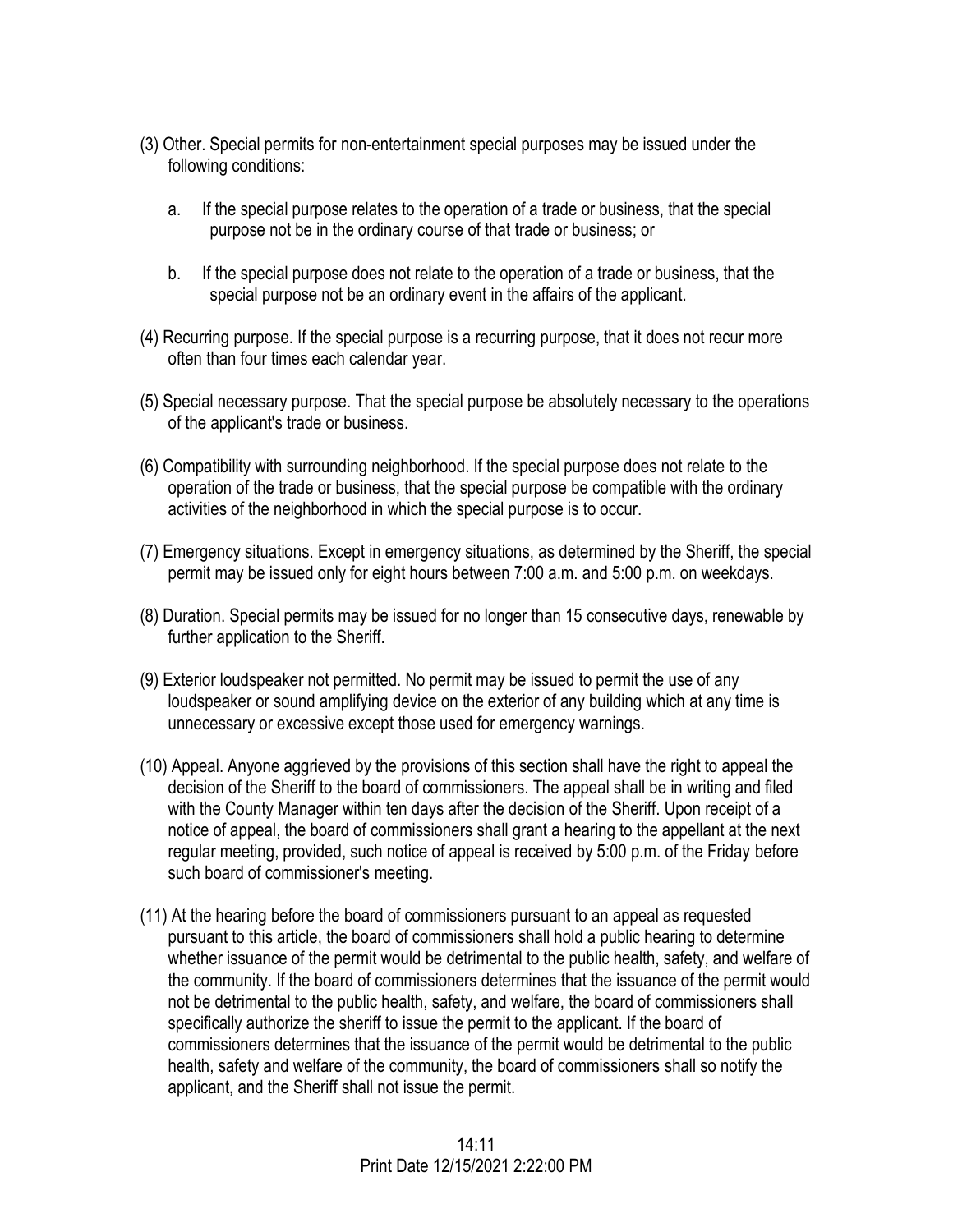(Ord. of 7-10-1995, § 4)

## **Sec. 14-65. Enforcement responsibility for control of excessive or unnecessary noise.**

The Sheriff shall have primary responsibility for enforcement of this article.

(Ord. of 7-10-1995, § 5)

## **Sec. 14-66. Penalties.**

- (a) When a violation of section 14-62 occurs for the first time or more than 12 months after a previous violation, the violator shall be issued a warning by the Sheriff or a Deputy Sheriff. For subsequent violations within a 12-month period of the first violation, the violator shall be deemed guilty of a misdemeanor punishable by a fine of up to \$500.00 pursuant to section 1-6.
- (b) When a source of noise is being conducted in violation of this article, any resident of the county may institute any appropriate causes or proceeding to restrain, correct, or abate such violations or otherwise prevent the unlawful use of such noise operation or the unlawful operation of such facility by any person.

(Ord. of 7-10-1995, § 6)

# **Secs. 14-67--14-90. Reserved.**

# **ARTICLE IV. WATERSHED PROTECTION\***

\*Editor's note: The following appendixes, mentioned throughout this article, are not printed herein, but are on file in the county offices:

Appendix A--Application for a Watershed Subdivision Approval Appendix B--Rules of Procedure for the Watershed Review Board Regarding the Appeals and **Variances** 

State law references: General ordinance-making powers, G.S. 153A-121.

# **DIVISION 1. GENERALLY**

# **Sec. 14-91. Authority and enactment.**

The Legislature of the State of North Carolina has, in G.S. 153A-121, General Ordinance Regulation Authority; and in G.S. 143-211 et seq., Watershed Protection Rules, delegated the responsibility or directed local governmental units to adopt regulations designed to promote the public health, safety, and general welfare of its citizenry. The governing board does hereby ordain and enact into law the following articles as the watershed protection regulation of the local government.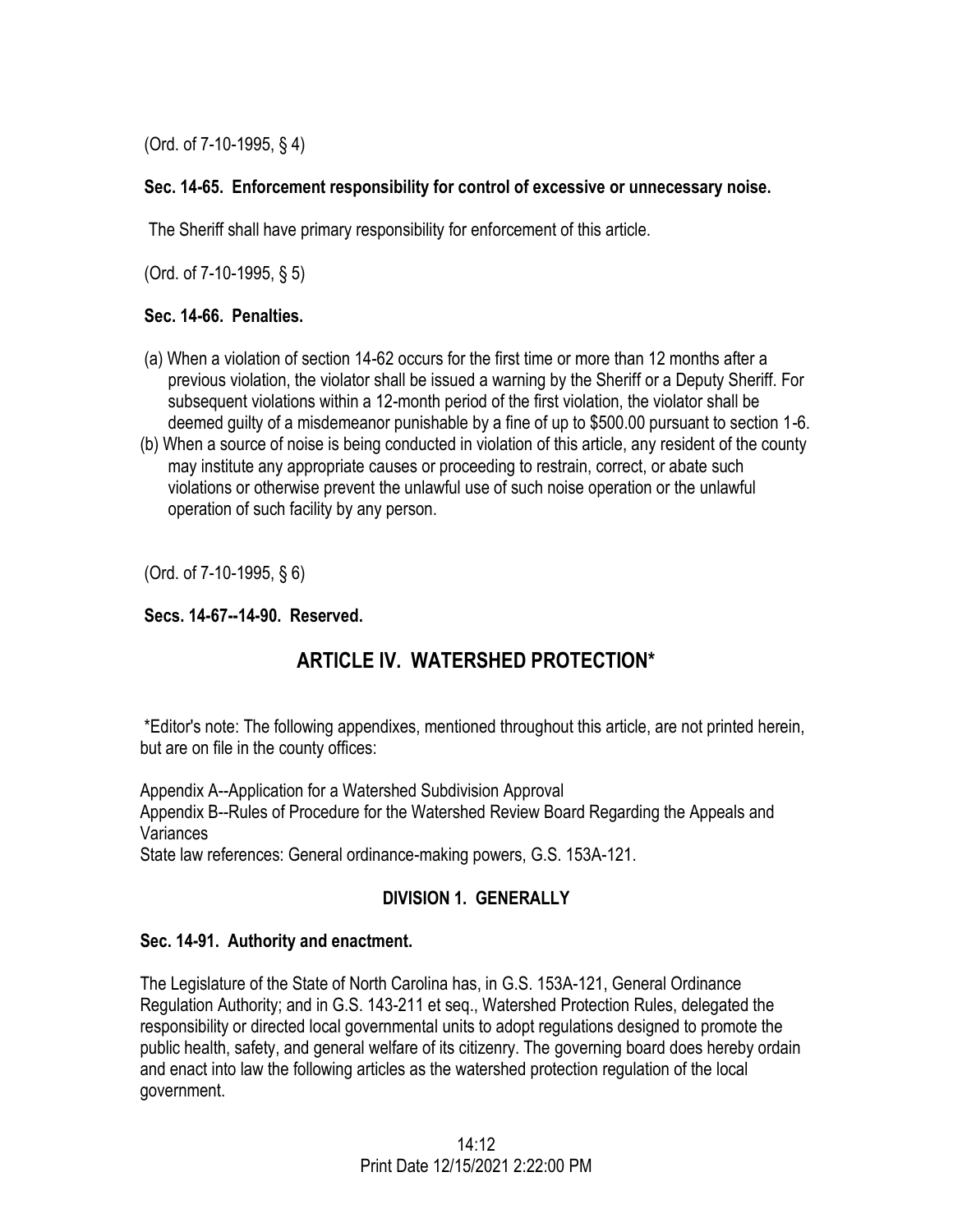(Ord. of 11-1-1993, § 101; Ord. of 8-8-1994; Ord. of 11-3-1997; Ord. of 5-7-2001, § 101)

## **Sec. 14-92. Jurisdiction.**

The provisions of this article shall apply within the areas designated as a Public Water Supply Watershed by the state environmental management commission and shall be defined and established on the map entitled, "Watershed Protection Map of Richmond County, North Carolina" ("the watershed map"), which is adopted simultaneously with the ordinance from which this article is derived. The Watershed Map and all explanatory matter contained thereon accompanies and is hereby made a part of this article. This article shall be permanently kept on file in the office of the County Clerk.

(Ord. of 11-1-1993, § 102; Ord. of 8-8-1994; Ord. of 11-3-1997; Ord. of 5-7-2001, § 102)

# **Sec. 14-93. Exceptions to applicability.**

- (a) Nothing contained in this article shall repeal, modify, or amend any Federal or State law or regulation, or any ordinance or regulation pertaining thereto except any ordinance which these regulations specifically replace; nor shall any provision of this article amend, modify, or restrict any provisions of the code of the county; however, the adoption of this article shall and does amend any and all ordinances, resolutions, and regulations in effect in the county at the time of the adoption of the ordinance from which this article is derived that may be construed to impair or reduce the effectiveness of this article or to conflict with any of its provisions.
- (b) It is not intended that this article interfere with any easement, covenants, or other agreements between parties. However, if the provisions of this article impose greater restrictions or higher standards for the use of a building or land, then the provisions of this article shall control.
- (c) Existing development, as defined in section 14-221, is not subject to the requirements of this article. Expansions to structures classified as existing development must meet the requirements of this article, however, the built-upon area of the existing development is not required to be included in the density calculations.
- (d) If a nonconforming lot of record is not contiguous to any other lot owned by the same party, then that lot of record shall not be subject to the development restrictions of this article if it is developed for single-family residential purposes. Any lot or parcel created as part of a family subdivision after the effective date of the ordinance from which this article is derived, shall be exempt from these rules if it is developed for one single-family detached residence and if it is exempt from local subdivision regulation. Any lot or parcel created as part of any other type of subdivision that is exempt from a local subdivision ordinance shall be subject to the land use requirements (including impervious surface requirements) of this article, except that such a lot or parcel must meet the minimum buffer requirements to the maximum extent practicable.

(Ord. of 11-1-1993, § 103; Ord. of 8-8-1994; Ord. of 11-3-1997; Ord. of 5-7-2001, § 103)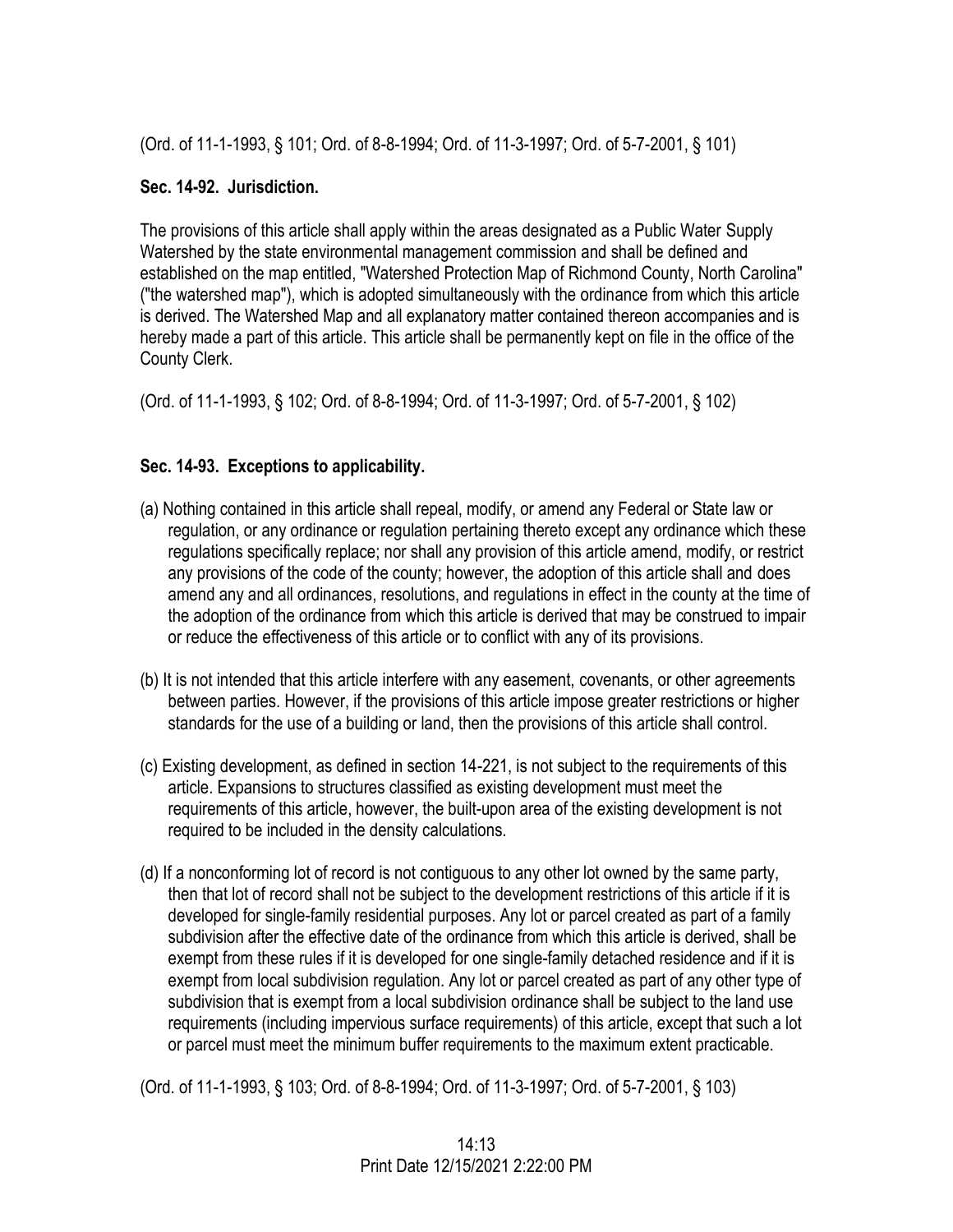#### **Sec. 14-94. Criminal penalties.**

Any person violating any provisions of this article shall be guilty of a misdemeanor and, upon conviction, shall be punished in accordance with G.S. 14-4. The maximum fine for each offense shall not exceed \$500.00. Each day that the violation continues shall constitute a separate offense.

(Ord. of 11-1-1993, § 104; Ord. of 8-8-1994; Ord. of 11-3-1997; Ord. of 5-7-2001, § 105)

## **Sec. 14-95. Remedies.**

- (a) If any subdivision, development and/or land use is found to be in violation of this article, the board of commissioners may, in addition to all other remedies available either in law or in equity, institute a civil penalty in the amount of \$100.00, action or proceedings to restrain, correct, or abate the violation; to prevent occupancy of the building, structure, or land; or to prevent any illegal act, conduct, business, or use in or about the premises. In addition, the state environmental management commission may assess civil penalties in accordance with G.S. 143-215.6(a). Each day that the violation continues shall constitute a separate offense.
- (b) If the Watershed Administrator finds that any of the provisions of this article are being violated, he shall notify in writing the person responsible for such violation, indicating the nature of the violation, and ordering the action necessary to correct it. He shall order discontinuance of the illegal use of land, buildings, or structures; removal of illegal buildings or structures, or of additions, alterations, or structural changes thereto; discontinuance of any illegal work being done; or shall take any action authorized by this article to ensure compliance with or to prevent violation of its provisions. If a ruling of the watershed administrator is questioned, the aggrieved party or parties may appeal such ruling to the Watershed Review Board.

(Ord. of 11-1-1993, § 105; Ord. of 8-8-1994; Ord. of 11-3-1997; Ord. of 5-7-2001, § 106)

## **Sec. 14-96. Repeal of existing watershed ordinance.**

This article in part carries forward by re-enactment, some of the Watershed Ordinance of the county, (adopted by the board of commissioners on November 1, 1993, as amended), and it is not the intention to repeal but rather to reenact and continue in force such existing provisions so that all rights and liabilities that have accrued there under are preserved and may be enforced. All provisions of the watershed ordinance, which are not re-enacted in this article, are hereby repealed. All suits at law or in equity and/or all prosecutions resulting from the violation of any ordinance provisions heretofore in effect, which are now pending in any court of this state or of the United States, shall not be abated or abandoned by reason of the adoption of the ordinance, from which this article is derived but shall be prosecuted to their finality the same as if this article had not been adopted; and any and all violations of the existing watershed protection ordinance, prosecutions for which have not yet been instituted, may be hereafter filed and prosecuted; and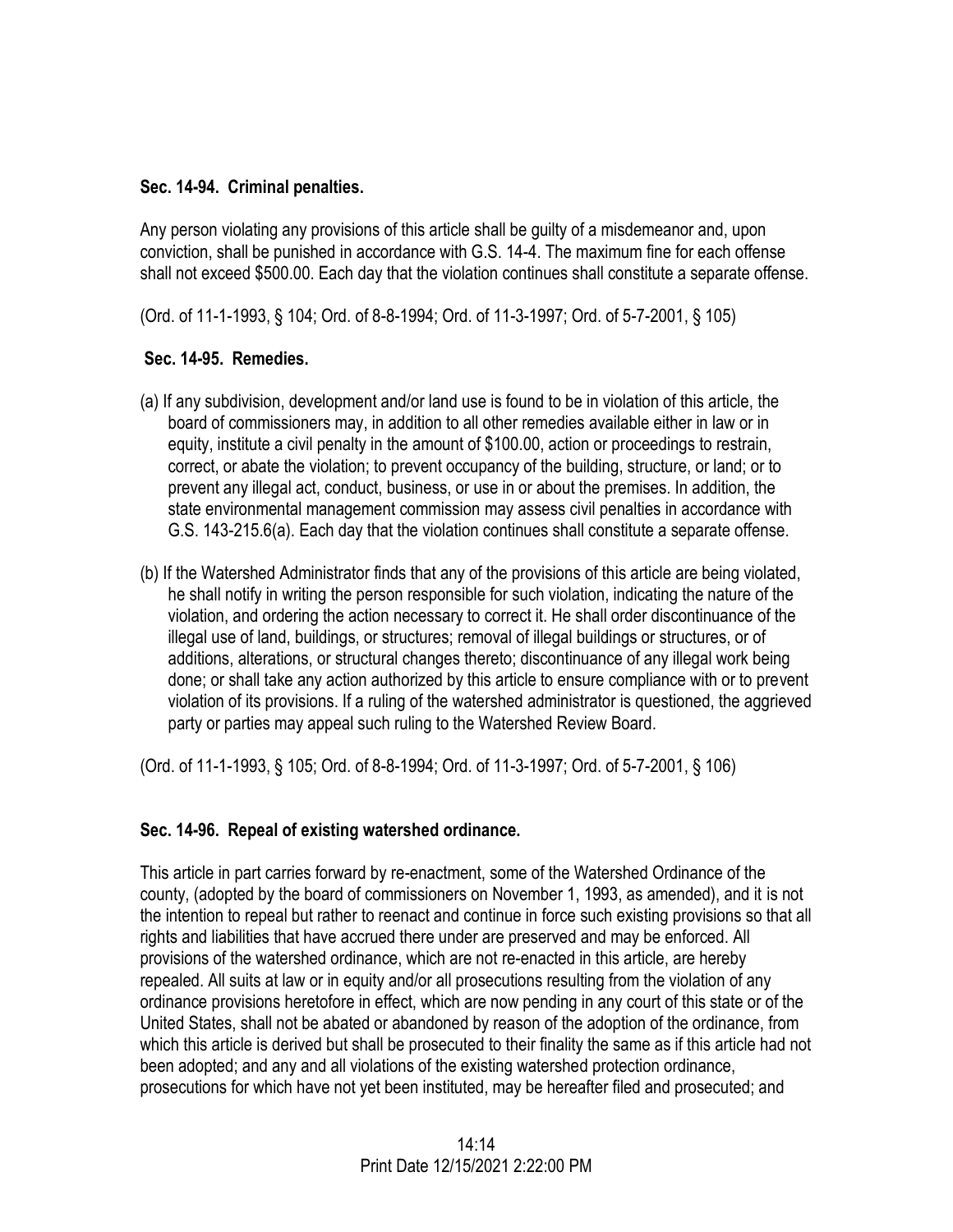nothing in this article shall be so construed as to abandon, abate or dismiss any litigation or prosecution now pending and/or which may heretofore have been instituted or prosecuted.

(Ord. of 5-7-2001, § 104)

#### **Secs. 14-97--14-110. Reserved.**

## **DIVISION 2. SUBDIVISION REGULATIONS**

#### **Sec. 14-111. General provisions.**

- (a) No subdivision plat of land within the Public Water Supply Watershed shall be filed or recorded by the Register of Deeds until it has been approved in accordance with the provisions of this article. Likewise, the clerk of superior court shall not order or direct the recording of a plat if the recording of such plat would be in conflict with this article.
- (b) The approval of a plat does not constitute or effect the acceptance by the local government or the public of the dedication of any street or other ground, easement, right-of-way, public utility line, or other public facility shown on the plat and shall not be construed to do so.
- (c) All subdivisions shall conform with the mapping requirements contained in G.S.47-30.
- (d) All subdivisions of land within the jurisdiction of the county after the effective date of the ordinance from which this article is derived shall require a plat to be prepared, approved, and recorded pursuant to this article. The County Subdivision Ordinance, set forth in division 2 of article V of this chapter, shall regulate all subdivision, by definition, in concurrence with this article. Where this article conflicts with any applicable federal, state, or local law, the most stringent shall govern.

(Ord. of 5-7-2001, § 201)

#### **Sec. 14-112. Subdivision application and review procedures.**

- (a) All proposed subdivisions shall be reviewed prior to recording with the Register of Deeds by submitting a vicinity map to the watershed administrator to determine whether or not the property is located within the designated public water supply watershed. Subdivisions that are not within the designated watershed area shall not be subject to the provisions of this article and may be recorded provided the Watershed Administrator initials the vicinity map. In addition, subdivisions within a WS-IV watershed are subject to the provisions of this article only when an erosion and sedimentation plan is required under the provisions of state law or approved local program. Subdivisions within the designated watershed area shall comply with the provisions of this article and all other state and local requirements that may apply.
- (b) Subdivision applications shall be filed with the Watershed Administrator. The application shall include a completed application form, two copies of the plat and supporting documentation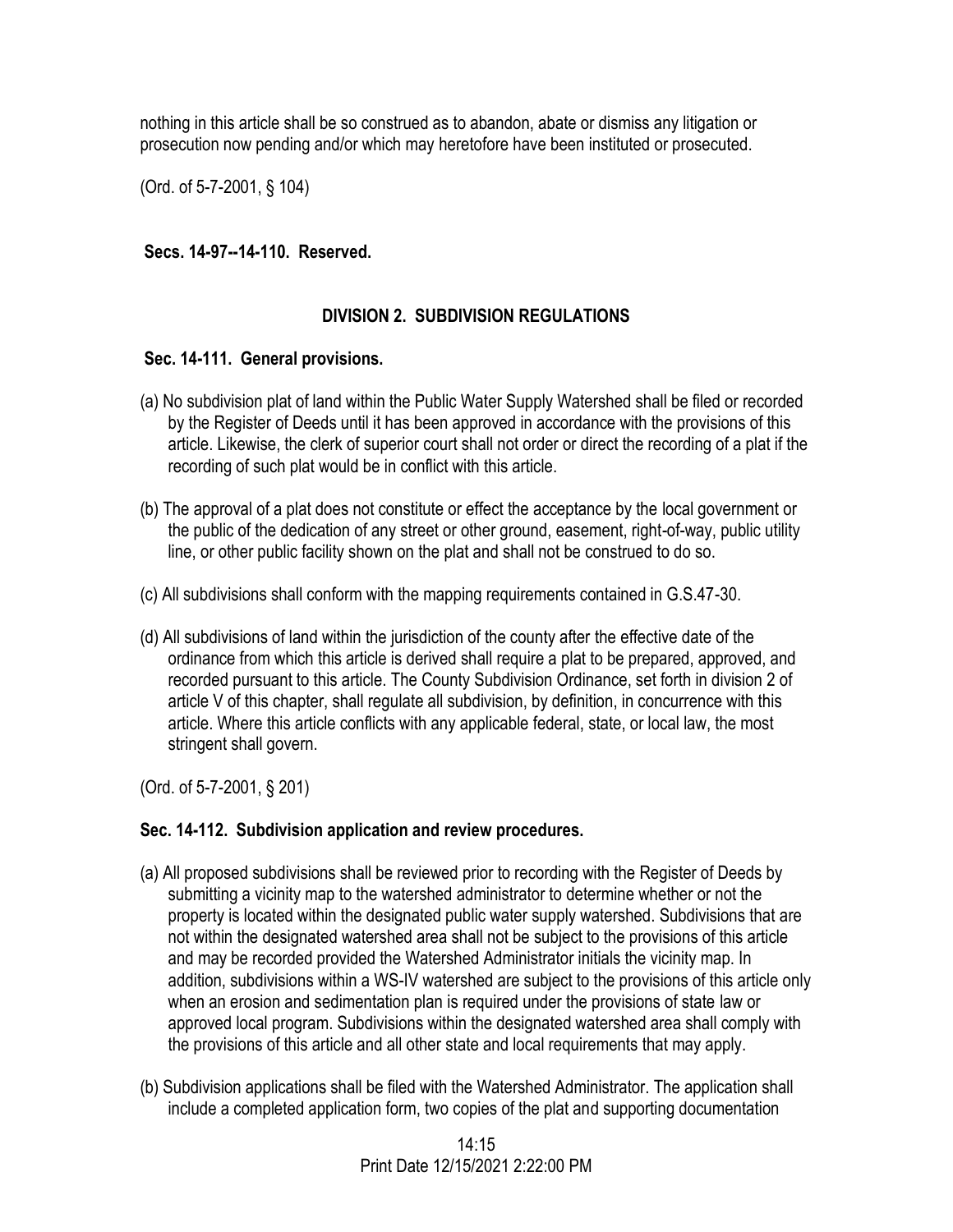deemed necessary by the Watershed Administrator or the Watershed Review Board (see appendix A; on file in the county offices).

- (c) The Watershed Administrator shall review the completed application and shall either approve, approve conditionally, or disapprove each application. The Watershed Administrator shall take final action within 45 days of submission of the application. The Watershed Administrator or the Watershed Review Board may provide public agencies an opportunity to review and make recommendations. However, failure of the agencies to submit their comments and recommendations shall not delay action within the prescribed time limit. Such public agencies may include, but are not limited to, the following:
	- (1) The district highway engineer with regard to proposed streets and highways.
	- (2) The director of the health department with regard to proposed private water system or sewer systems normally approved by the health department.
	- (3) The State Division of Environmental management with regard to proposed sewer systems normally approved by the division, engineered storm water controls or storm water management in general.
	- (4) Any other agency or official designated by the Watershed Administrator or Watershed Review Board.
- (d) If the Watershed Administrator approves the application, such approval shall be indicated on both copies of the plat by the following certificate and signed by the Watershed Administrator:

CERTIFICATE OF APPROVAL FOR RECORDING

I certify that the plat shown hereon complies with the Watershed Protection Ordinance and is approved by the Watershed Review Board for recording in the Register of Deeds office.

I

I

Date Watershed Administrator

NOTICE: This property is located within a Public Water Supply Watershed--development restriction may apply.

\_\_\_\_\_\_\_\_\_\_ \_\_\_\_\_\_\_\_\_\_\_\_\_\_\_\_\_\_\_\_\_\_\_\_\_\_\_\_\_\_\_\_

- (e) If the Watershed Administrator disapproves or approves conditionally the application, the reasons for such action shall be stated in writing for the applicant and entered in the minutes. The subdivider may make changes and submit a revised plan, which shall constitute a separate request for the purpose of review.
- (f) All subdivision plats shall comply with the requirements for recording of the county Register of Deeds.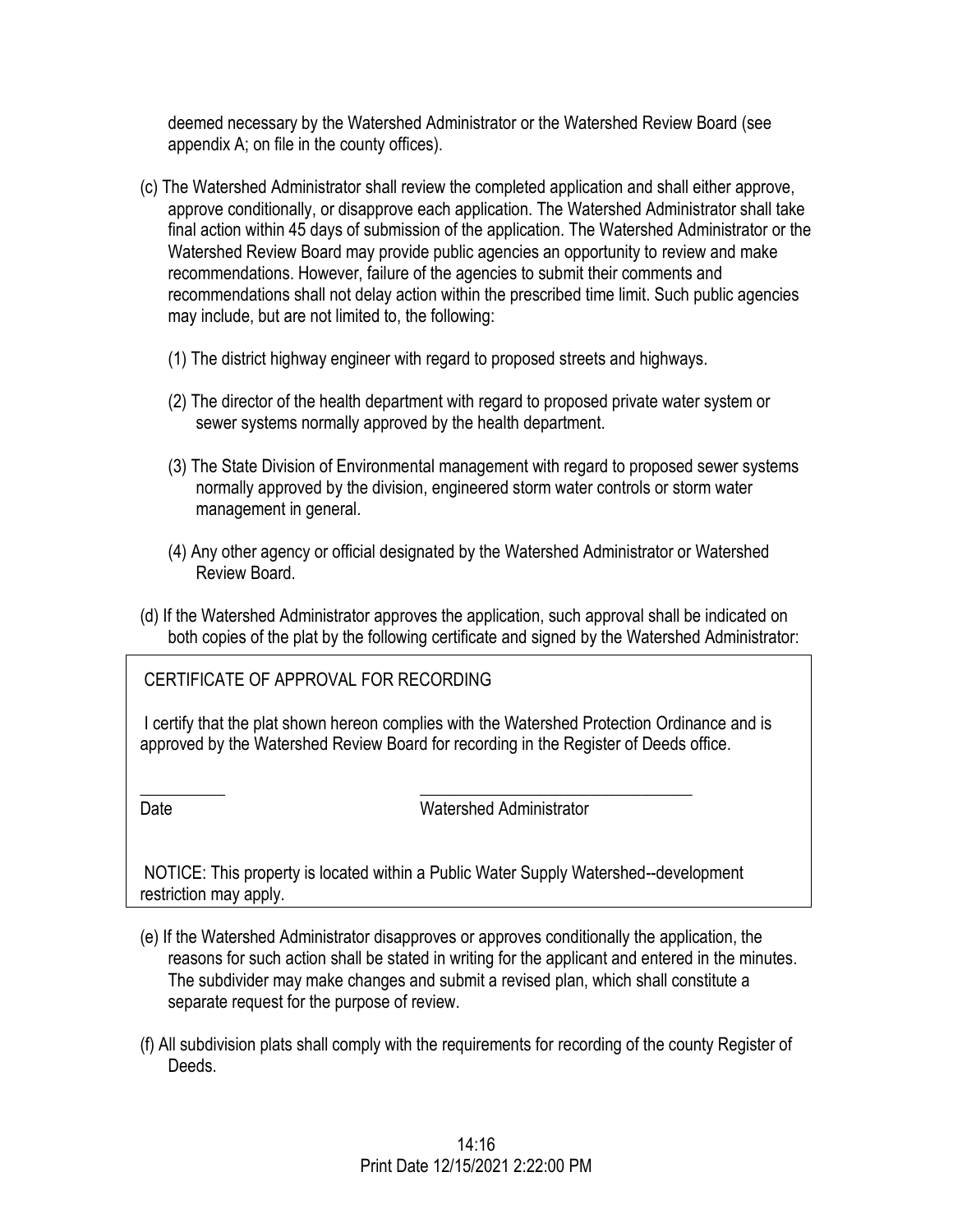(g) The plat shall be recorded within 30 days of approval. The subdivider shall provide the Watershed Administrator with evidence the plat has been recorded with the Register of Deeds within five working days.

(Ord. of 5-7-2001, § 202)

## **Sec. 14-113. Subdivision standards and required improvements.**

- (a) Adequate building space. All lots shall provide adequate building space in accordance with the development standards contained in division 3 of this article. Lots, which are smaller than the minimum required for residential lots, may be developed using built-upon area criteria in accordance with division 3 of this article.
- (b) Calculating built-upon area. For the purpose of calculating built-upon area, total project area shall include total acreage in the tract on which the project is to be developed.
- (c) Storm water drainage facilities. The application shall be accompanied by a description of the proposed method of providing storm water drainage. The subdivider shall provide a drainage system that diverts stormwater runoff away from surface waters and incorporates best management practices to minimize water quality impacts.
- (d) Erosion and sedimentation control. The application shall, where required, be accompanied by a written statement that a sedimentation and erosion control plan has been submitted to and approved by the state division of land quality.
- (e) Roads constructed in critical areas and watershed buffer areas. Where possible, roads should be located outside of critical areas and watershed buffer areas. Roads constructed within these areas shall be designed and constructed to minimize their impact on water quality.

(Ord. of 5-7-2001, § 203)

## **Sec. 14-114. Construction procedures.**

- (a) No construction or installation of improvements shall commence in a proposed subdivision until a subdivision plat has been approved.
- (b) No building or other permits shall be issued for the erection of a structure on any lot not of record at the time of adoption of the ordinance from which this article is derived, until all requirements of this article have been met. The subdivider, prior to commencing any work within the subdivision, shall make arrangements with the Watershed Administrator to provide for adequate inspection.

(Ord. of 5-7-2001, § 204)

## **Sec. 14-115. Penalties for transferring lots in unapproved subdivisions.**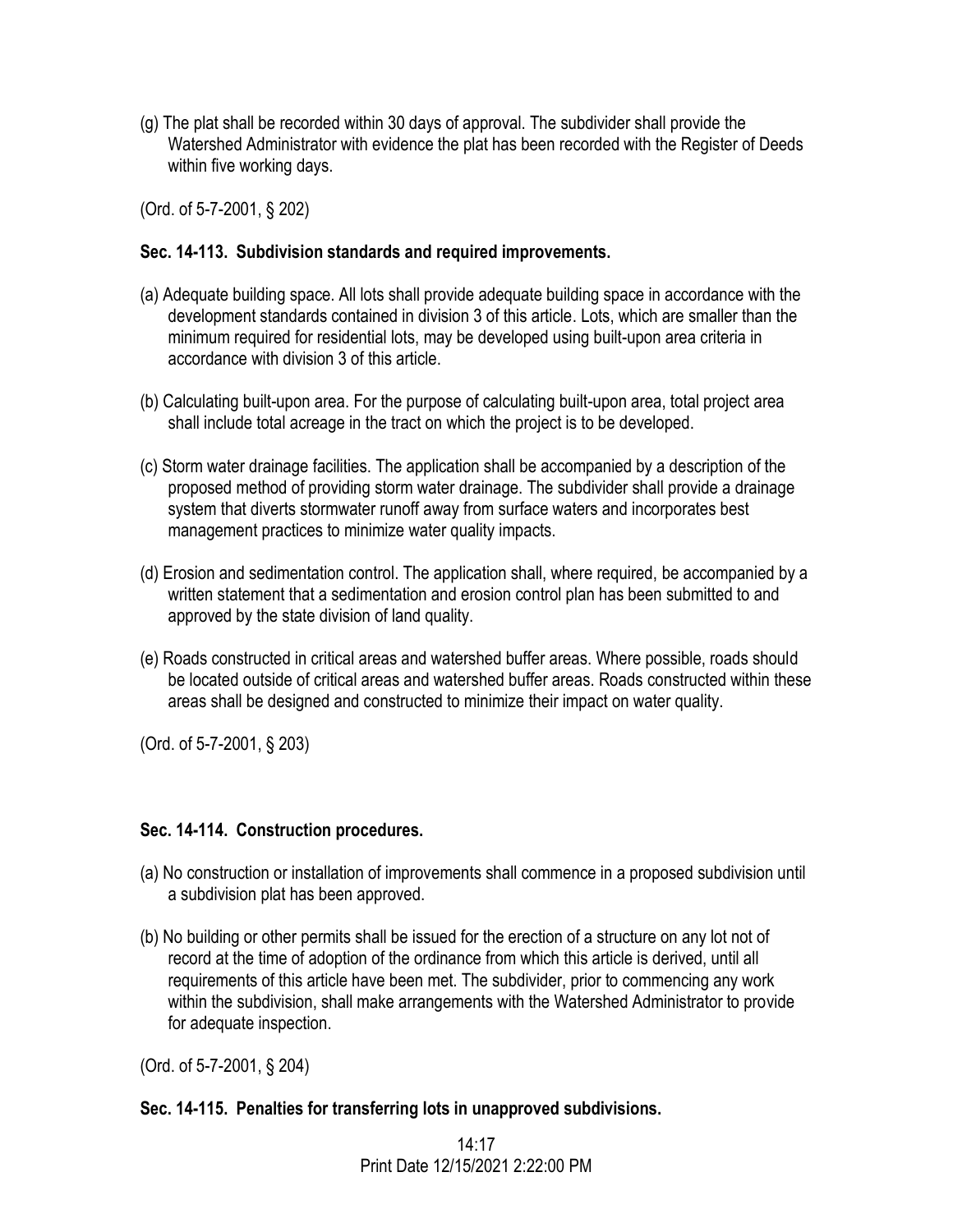Any person who, being the owner or agent of the owner of any land located within the jurisdiction of the county, thereafter, subdivides his land in violation of this article or transfers or sells land by reference to, exhibition of, or any other use of a plat showing a subdivision of the land before the plat has been properly approved under this article and recorded in the office of the Register of Deeds, shall be guilty of a misdemeanor. The description by metes and bounds in the instrument of transfer or other document used in the process of selling or transferring land shall not exempt the transaction from this penalty. The county may bring an action for injunction of any illegal subdivision, transfer, conveyance, or sale of land, and the court shall, upon appropriate findings, issue an injunction and order requiring the offending party to comply with this article.

(Ord. of 5-7-2001, § 205)

# **Secs. 14-116--14-140. Reserved.**

# **DIVISION 3. DEVELOPMENT REGULATIONS**

## **Sec. 14-141. Establishment of watershed areas.**

- (a) The purpose of this division is to list and describe the watershed areas herein adopted.
- (b) For purposes of this article, the county is hereby divided into the following areas, as appropriate:

WS-II-CA (Critical area) WS-II-BW (Balance of watershed) WS-III-CA (Critical area) WS-III-BW (Balance of watershed) WS-IV-CA (Critical area) WS-IV-PA (Protected area) (Ord. of 11-1-1993, § 301; Ord. of 8-8-1994; Ord. of 11-3-1997; Ord. of 5-7-2001, § 301)

## **Sec. 14-142. Description of watersheds.**

- (a) WS-II watershed areas critical area (WS-II-CA). In order to maintain a predominately undeveloped land use intensity pattern, single-family residential uses shall be allowed at a maximum of one dwelling unit per two acres. All other residential and nonresidential development shall be allowed at a maximum six percent built-upon area. New sludge application sites and landfills are specifically prohibited.
- (b) WS-II watershed areas balance of watershed (WS-II-BW). In order to maintain a predominantly undeveloped land use intensity pattern, single-family residential uses shall be allowed at a maximum of one dwelling unit per acre. All other residential and nonresidential development shall be allowed a maximum of 12 percent built-upon area. In addition, nonresidential uses, new development, and expansions to existing development may occupy ten percent of the balance of the watershed, which is outside the critical area, with a 70 percent built-upon area when approved as a special intensity allocation (SIA). The Watershed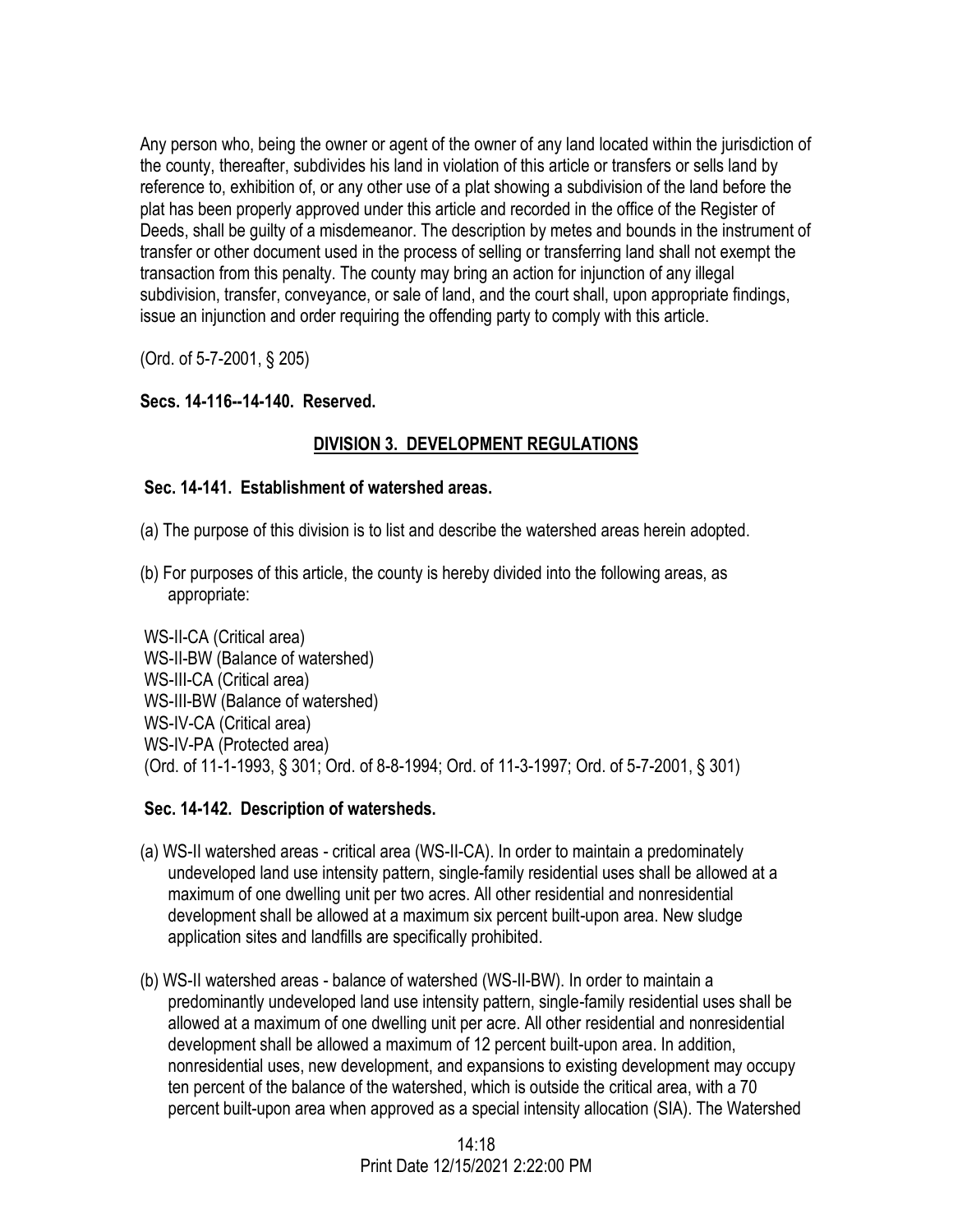Administrator is authorized to approve SIAs consistent with the provisions of this article. Projects must minimize built-upon surface area, direct stormwater away from surface waters and incorporate Best Management Practices to minimize water quality impacts. Nondischarging landfills and sludge application sites are allowed.

- (c) WS-III watershed areas critical area (WS-III-CA). In order to maintain a low to moderate land use intensity pattern, single-family residential uses are allowed at a maximum one dwelling unit per 40,000 square feet. All other residential and nonresidential development shall be allowed to a maximum of 12 percent built-upon area. New sludge application sites and landfills are specifically prohibited.
- (d) WS-III watershed areas balance of watershed (WS-III-BW). In order to maintain a low to moderate land use intensity pattern, single-family detached uses shall develop at a maximum of one dwelling unit per 40,000 square feet unless the residential unit is hooked into a public sewer system, then the maximum will be two dwelling units per acre. All other residential and nonresidential development shall be allowed a maximum of 24 percent built-upon area. In addition, new development and expansions to existing development may occupy ten percent of the balance of the watershed, which is outside the critical area, with a 70 percent built-upon area when approved as a special nonresidential intensity allocation (SIA). The Watershed Administrator is authorized to approve SIAs consistent with the provisions of this article. Projects must minimize built-upon surface area, direct stormwater away from surface waters and incorporate Best Management Practices to minimize water quality impacts. Nondischarging landfills and sludge application sites are allowed.
- (e) WS-IV watershed areas critical area (WS-IV-CA). Only new development activities that require an erosion/sedimentation control plan under state law or approved local program are required to meet the provisions of this article when located in the WS-IV watershed. In order to address a moderate to high land use intensity pattern, single-family residential uses are allowed at a maximum of two dwelling units per acre. All other residential and nonresidential development shall be allowed 24 percent built-upon area. New sludge application sites and landfills are specifically prohibited.
- (f) WS-IV watershed areas protected area (WS-IV-PA). Only new development activities that require an erosion/sedimentation control plan under state law or approved local government program are required to meet the provisions of this article when located in a WS-IV watershed. In order to address a moderate to high land use intensity pattern, single-family residential uses shall develop at a maximum of two dwelling units per acre. All other residential and nonresidential development shall be allowed at a maximum of 24 percent built-upon area. A maximum of three dwelling units per acre or 36 percent built-upon area is allowed for projects without a curb and gutter street system.

(Ord. of 11-1-1993, § 302; Ord. of 8-8-1994; Ord. of 11-3-1997; Ord. of 5-7-2001, § 302)

# **Sec. 14-143. Density and built-upon limits.**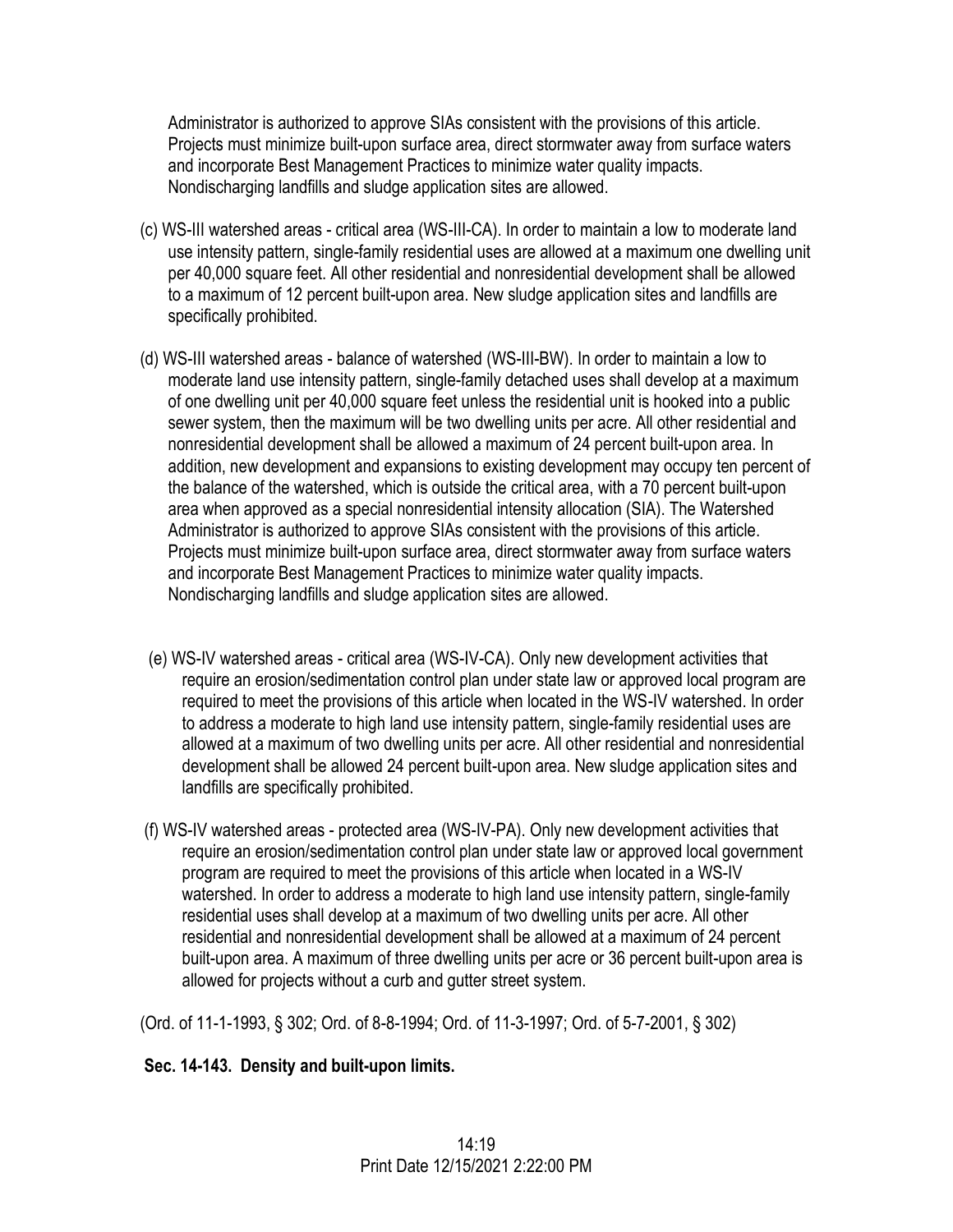The following table specifies the density limits for single-family residential development and the built-upon area limits for all other residential development and nonresidential development:

| Watershed<br><b>Type</b> | <b>Single Family</b><br><b>Residential Density</b> | <b>Other Residential and Non-</b><br><b>Residential Development</b><br>(Maximum Percentage Built-<br>Upon Area) | <b>Special Intensity</b><br><b>Allocation (SIA)</b> |
|--------------------------|----------------------------------------------------|-----------------------------------------------------------------------------------------------------------------|-----------------------------------------------------|
| WS-II-CA                 | 1 per 2 acres                                      | 6%                                                                                                              | N/A                                                 |
| WS-II-BW                 | 1 per acre                                         | 12%                                                                                                             | 10%-70%                                             |
| WS-III-CA                | 1 per 40,000sqft                                   | 12%                                                                                                             | N/A                                                 |
| WS-III-BW*               | 1 per 40,000sqft                                   | 24%                                                                                                             | 10%-70%                                             |
| WS-IV-CA                 | 1 per 20,000sqft                                   | 24%                                                                                                             | N/A                                                 |
| WS-IV-PA**               | 1 per 20,000sqft                                   | $24\% - 36\%$ **                                                                                                | N/A                                                 |
|                          | 1 per 14,500sqft                                   |                                                                                                                 |                                                     |

\* If dwelling unit is attached to a public sewer system, the minimum lot size per dwelling unit is 20,000 square feet.

\*\* In residential or nonresidential developments with a curb and gutter system, the minimum singlefamily residential lot shall be one-half acre and the maximum built-upon area shall not exceed 24 percent. In residential and nonresidential developments without a curb and gutter system, the minimum single-family lot shall be one-third acre and the maximum built-upon area shall not exceed 36 percent.

For reference purposes regarding ground absorption sewage collection (septic systems) please refer to 15 NCAC 1211.

(Ord. of 11-1-1993, § 303; Ord. of 8-8-1994; Ord. of 11-3-1997; Ord. of 5-7-2001, § 303)

# **Sec. 14-144. Allowed uses.**

- (a) The following uses are allowed in the critical areas of the WS-II, WS-III, and WS-IV Public Water Supply Watersheds.
	- (1) Agriculture subject to the provisions of the Food Security Act of 1985 and the Food, Agriculture, Conservation and Trade Act of 1990. Agricultural activities conducted after January 1, 1993, shall maintain a minimum ten-foot vegetative buffer, or equivalent control as determined by the Soil and Water Conservation Commission, along all perennial waters indicated on the most recent versions of USGS 1:24,000 (7.5 minute) scale topographic maps or as determined by local government studies. Animal operations greater than 100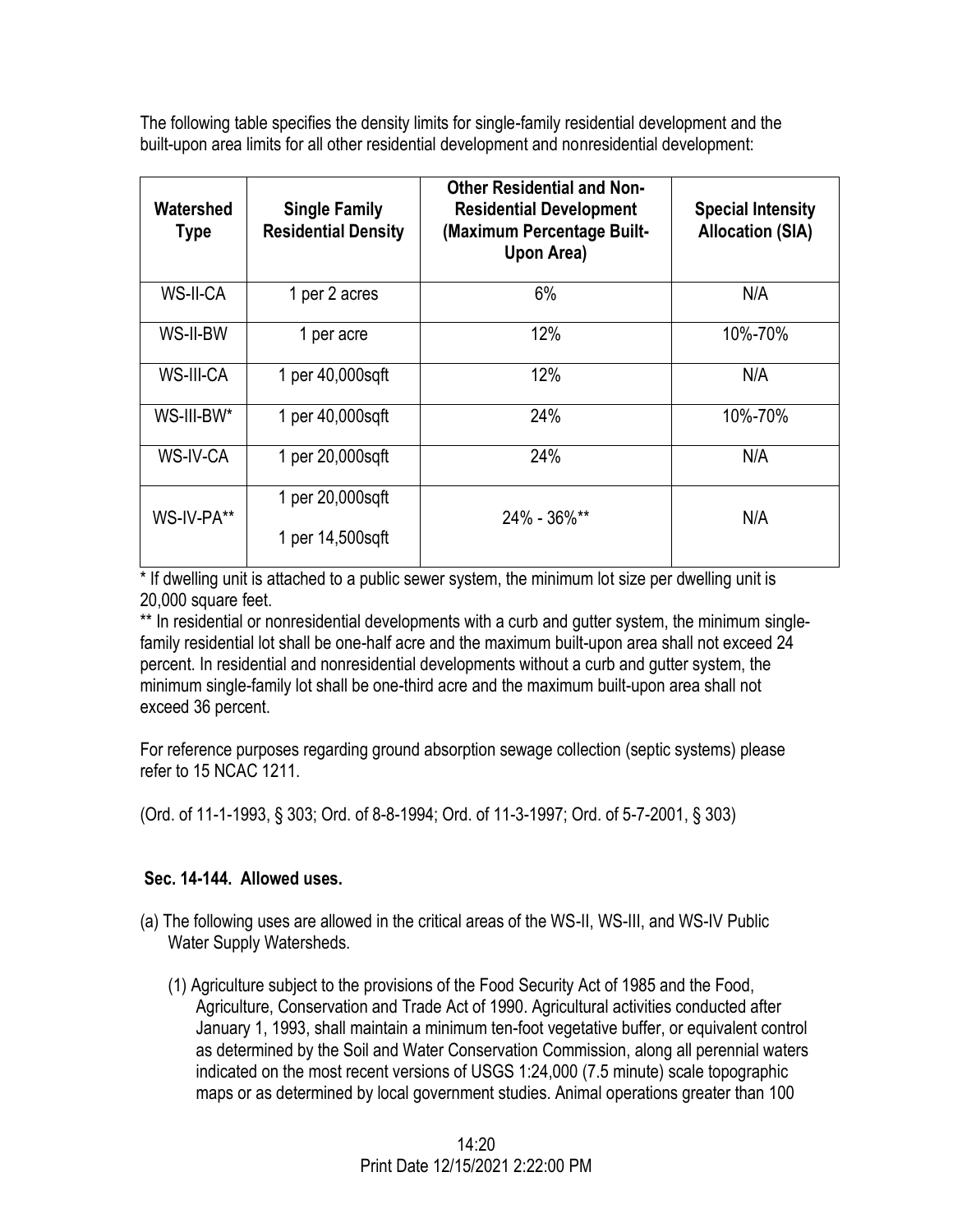animal units shall employ best management practices by July 1, 1994 as recommended by the Soil and Water Conservation Commission.

- (2) Silviculture, subject to the provisions of the Forest Practices Guidelines Related to Water Quality (15 NCAC 11.6101-.0209).
- (3) Residential development, including both single-family and all other residential.
- (4) Nonresidential development, excluding: i) the storage of toxic and hazardous materials unless a spill containment plan is implemented, ii) landfills, and iii) sites for land application of sludge/residuals or petroleum contaminated soils. New industrial development is required to incorporate adequately designed, constructed, and maintained spill containment structures if hazardous materials are either used, stored, or manufactured on the premises.
- (b) The following uses are specifically prohibited in the critical areas of all watersheds:

new sludge application sites and landfills.

- (c) The following uses are allowed in the balance of WS-II and WS-III watersheds and the protected area of WS-IV watersheds.
	- (1) Agriculture, subject to the provisions of the Food Security Act of 1985 and the Food, Agricultural, Conservation and Trade Act of 1990.
	- (2) Silviculture, subject to the provisions of the Forest Practices Guidelines Related to Water Quality (15 NCAC 11.6101-.0209).
	- (3) Residential development, using density criteria as shown in the table in section 14-143.
- (4) Nonresidential development excluding the storage of toxic and hazardous materials unless a spill containment plan is implemented, using density calculation as found in section 14-143.
- (5) Nondischarging landfills and sludge application sites.
- (6) Discharging landfills are allowed in the WS-IV protected area. Discharging landfills are not allowed in the balance of WS-II and WS-III watersheds.
- (Ord. of 11-1-1993, § 304; Ord. of 8-8-1994; Ord. of 11-3-1997; Ord. of 5-7-2001, § 304)

## **Sec. 14-145. Cluster development.**

Clustering of development is allowed and encouraged in all Public Water Supply Watershed areas under the following conditions: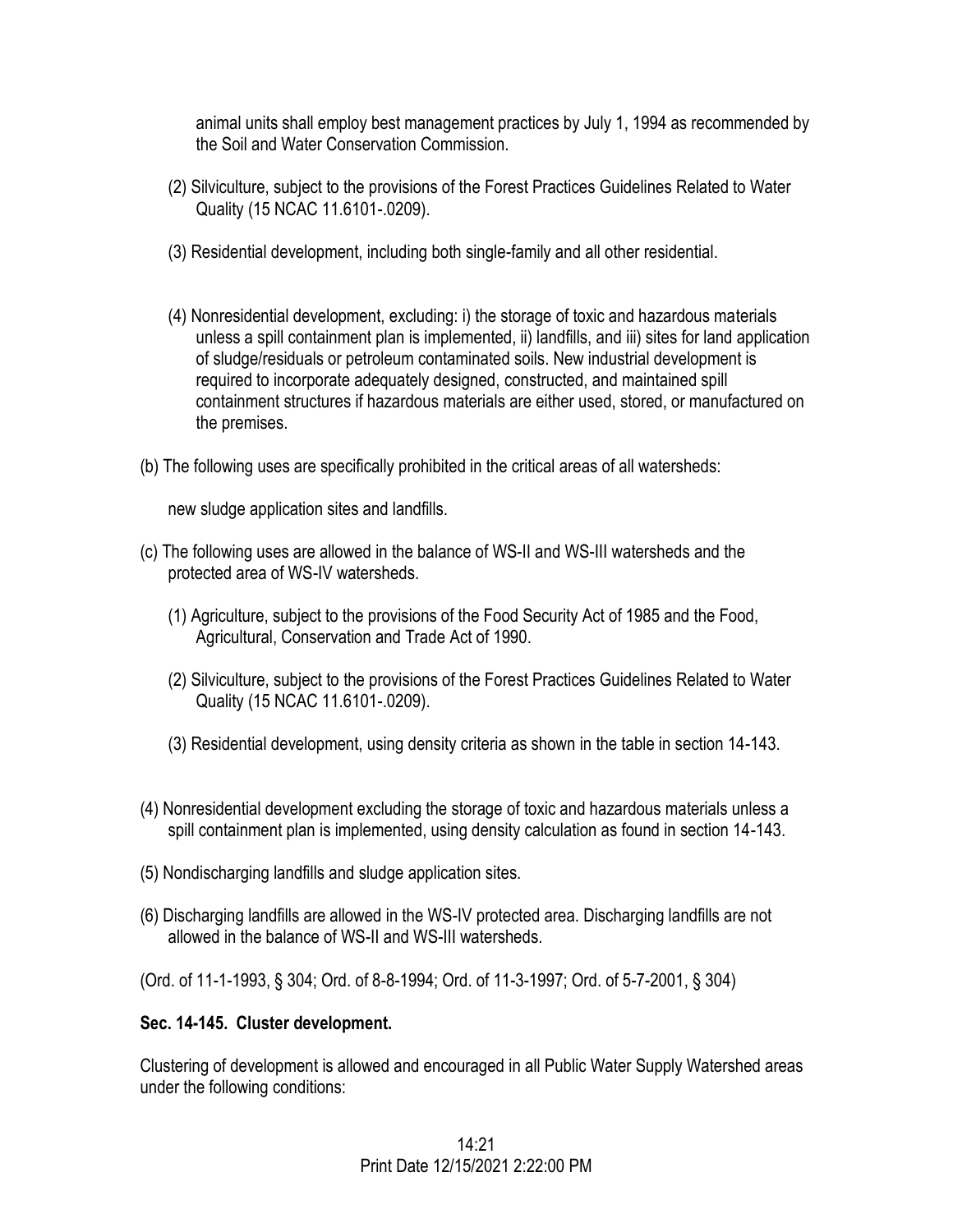- (1) Minimum lot sizes are not applicable to single-family cluster development projects; however, the total number of lots shall not exceed the number of lots allowed for single-family detached developments as stated in sections 14-142--14-143. Density or built-upon area for the project shall not exceed that allowed for the critical area, protected area, or balance of watershed, whichever applies as per sections 14-142--14-143.
- (2) All built-upon area shall be designed and located to minimize stormwater runoff impact to the receiving waters and minimize concentrated stormwater flow.
- (3) The remainder of the tract shall remain in a vegetated or natural state. The title to the open space area shall be conveyed to an incorporated homeowner's association for management; to a local government for preservation as a park or open space; or to a conservation organization for preservation in a permanent easement. Where a property association is not incorporated, a maintenance agreement shall be filed with the property deeds.

(Ord. of 11-1-1993, § 305; Ord. of 8-8-1994; Ord. of 11-3-1997; Ord. of 5-7-2001, § 305)

# **Sec. 14-146. Buffer areas required.**

- (a) A minimum 100-foot vegetative buffer is required for all new development activities that exceed the low-density option; otherwise, a minimum 30-foot vegetative buffer for development activities is required along all perennial waters indicated on the most recent versions of USGS 1:24,000 (7.5 minute) scale topographic maps or as determined by local government studies. Desirable artificial streambank or shoreline stabilization is permitted.
- (b) No new development is allowed in the buffer except for water dependent structures and public projects such as road crossings and greenways where no practical alternative exists. These activities should minimize built-upon surface area, direct runoff away from the surface waters and maximize the utilization of stormwater Best Management Practices.

(Ord. of 11-1-1993, § 306; Ord. of 8-8-1994; Ord. of 11-3-1997; Ord. of 5-7-2001, § 306)

# **Sec. 14-147. Rules governing the interpretation of watershed area boundaries.**

Where uncertainty exists as to the boundaries of the watershed areas, as shown on the Watershed Map, the following rules shall apply:

- (1) Where area boundaries are indicated as approximately following either street, alley, railroad or highway lines or centerlines thereof, such lines shall be construed to be such boundaries.
- (2) Where area boundaries are indicated as approximately following lot lines, such lot lines shall be construed to be such boundaries. However, a surveyed plat prepared by a registered land surveyor may be submitted to the county as evidence that one or more properties along these boundaries do not lie within the watershed area.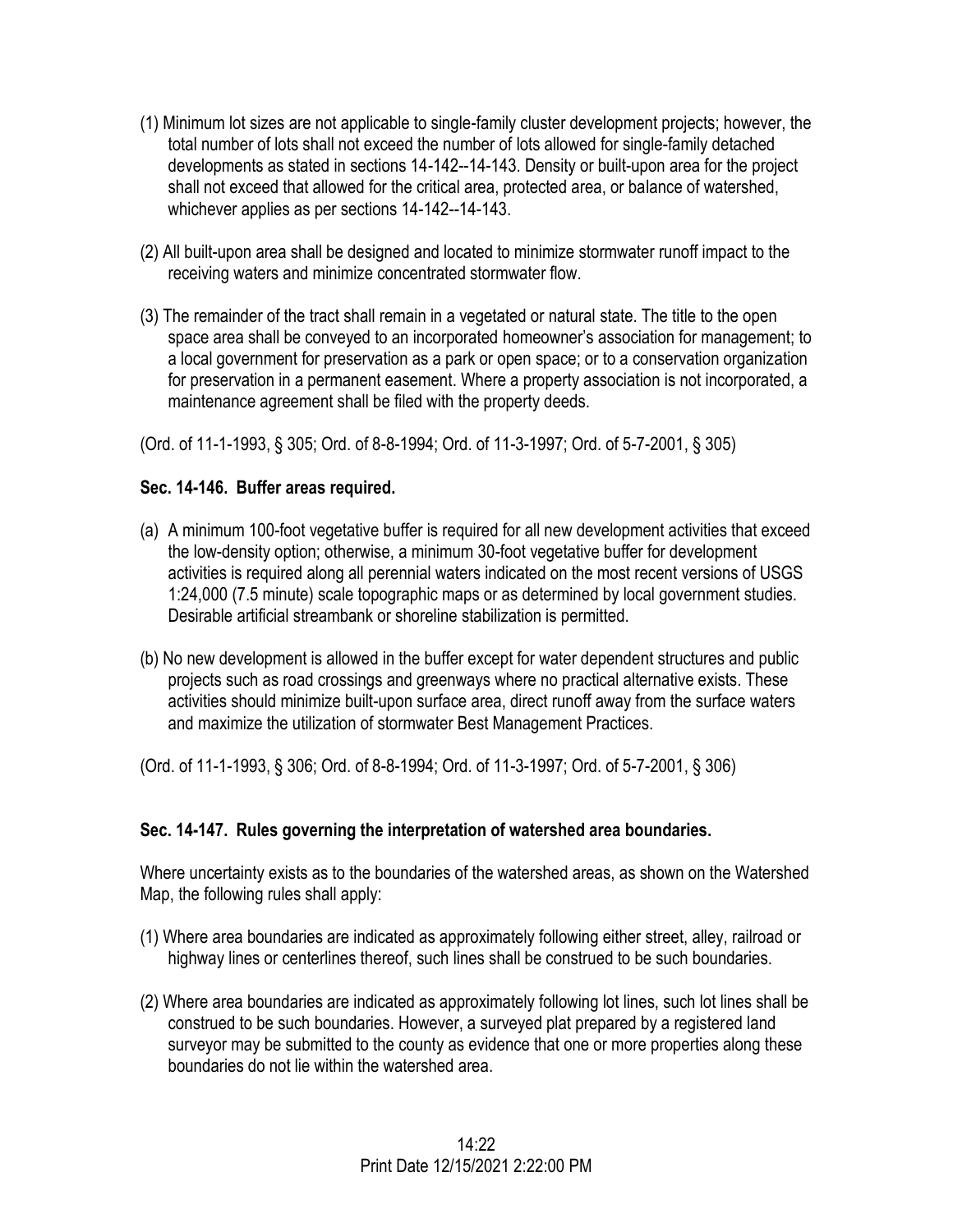- (3) Where the watershed area boundaries lie at a scaled distance more than 25 feet from any parallel lot line, the location of watershed area boundaries shall be determined by use of the scale appearing on the watershed map.
- (4) Where the watershed area boundaries lie at a scaled distance of 25 feet or less from any parallel lot line, the location of watershed area boundaries shall be construed to be the lot line.
- (5) Where other uncertainty exists, the Watershed Administrator shall interpret the Watershed Map as to location of such boundaries. This decision may be appealed to the Watershed Review Board.
- (Ord. of 11-1-1993, § 307; Ord. of 8-8-1994; Ord. of 11-3-1997; Ord. of 5-7-2001, § 307)

## **Sec. 14-148. Application of regulations.**

- (a) No building or land shall hereafter be used, and no development shall take place except in conformity with the regulations specified in this article for the water supply watershed area in which it is located.
- (b) No area required for the purpose of complying with the provisions of this article shall be included in the area required for another building.
- (c) Every residential building hereafter erected, moved, or structurally altered shall be located on a lot which conforms to the regulations specified in this article, except as permitted in section 14- 147.
- (d) If a use or class of use is not specifically indicated as being allowed in a watershed area, such use or class of use is prohibited.

(Ord. of 11-1-1993, § 308; Ord. of 8-8-1994; Ord. of 11-3-1997; Ord. of 5-7-2001, § 308)

## **Sec. 14-149. Existing development.**

Any existing development as defined in section 14-221 may be continued and maintained subject to the provisions provided in this article. Expansions to structures classified, as existing development must meet the requirements of this article; however, the built-upon area of the existing development is not required to be included in the density calculations.

- (1) Vacant lots. This category consists of vacant lots for which plats or deeds have been recorded in the office of the Register of Deeds of the county. Lots may be used for any of the uses allowed in the watershed area in which it is located, provided the following:
	- a. Where the lot area is below the minimum specified in this article, the Watershed Administrator is authorized to issue a watershed protection permit.
	- b. Notwithstanding the foregoing, whenever two or more contiguous residential vacant lots of record are in single ownership at any time after the adoption of the ordinance from which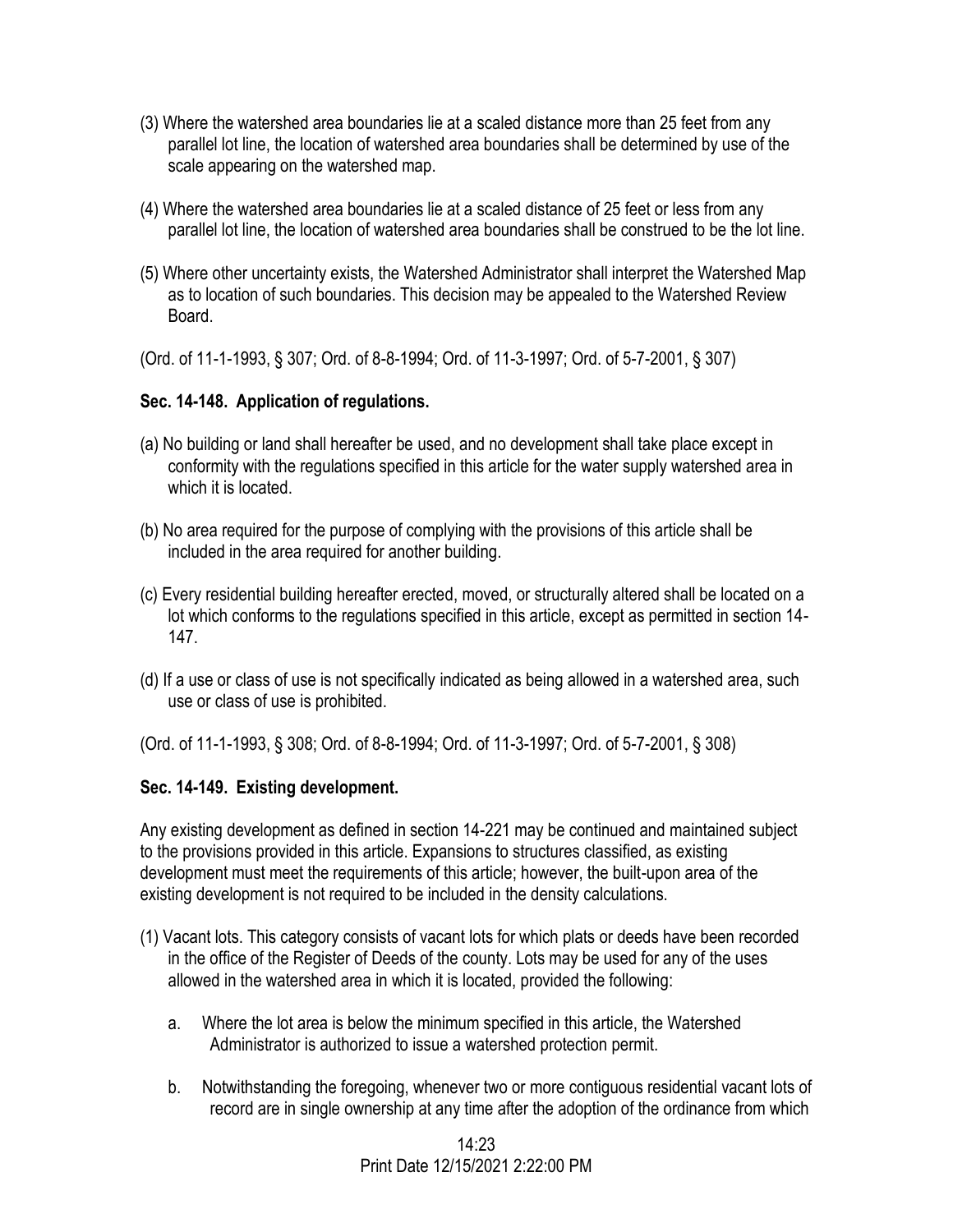this article is derived and such lots individually have less area than the minimum requirements for residential purposes for the watershed area in which such lots are located, such lots shall be combined to create one or more lots that meet the standards of this article, or if this is impossible, reduce to the extent possible the nonconformity of the lots.

- (2) Occupied lots. This category consists of lots, occupied for residential purposes at the time of the adoption of the ordinance from which this article is derived. These lots may continue to be used; provided that whenever two or more adjoining lots of record, one of which is occupied, are in single ownership at any time after the adoption of the ordinance from which this article is derived and such lots individually or together have less area than the minimum requirements for residential purposes for the watershed area in which they are located, such lots shall be combined to create lots which meet the minimum size requirements or which minimize the degree of nonconformity.
- (3) Uses of land. This category consists of uses existing at the time of adoption of the ordinance from which this article is derived, where such use of the land is not permitted to be established hereafter in the watershed area in which it is located. Such uses may be continued except as follows:
	- a. When such use of land has been changed to an allowed use, it shall not thereafter revert to any prohibited use.
	- b. Such use of land shall be changed only to an allowed use.
	- c. When such use ceases for a period of at least one year, it shall not be reestablished.
- (4) Reconstruction of buildings or built-upon areas. Any existing building or built-upon area not in conformance with the restrictions of this ordinance that has been damaged or removed may be repaired and/or reconstructed, except that there are no restrictions on single-family residential development, provided:
	- a. Repair or reconstruction is initiated within 12 months and completed within two years of such damage.
	- b. The total amount of space devoted to built-upon area may not be increased unless stormwater control that equals or exceeds the previous development is provided.

(Ord. of 11-1-1993, § 309; Ord. of 8-8-1994; Ord. of 11-3-1997; Ord. of 5-7-2001, § 309)

# **Sec. 14-150. Watershed protection permit.**

(a) Except where a single-family residence is constructed on a lot deeded prior to the effective date of the ordinance from which this article is derived, no building or built-upon area shall be erected, moved, enlarged, or structurally altered, nor shall any building permit be issued, nor shall any change in the use of any building or land be made until a watershed protection permit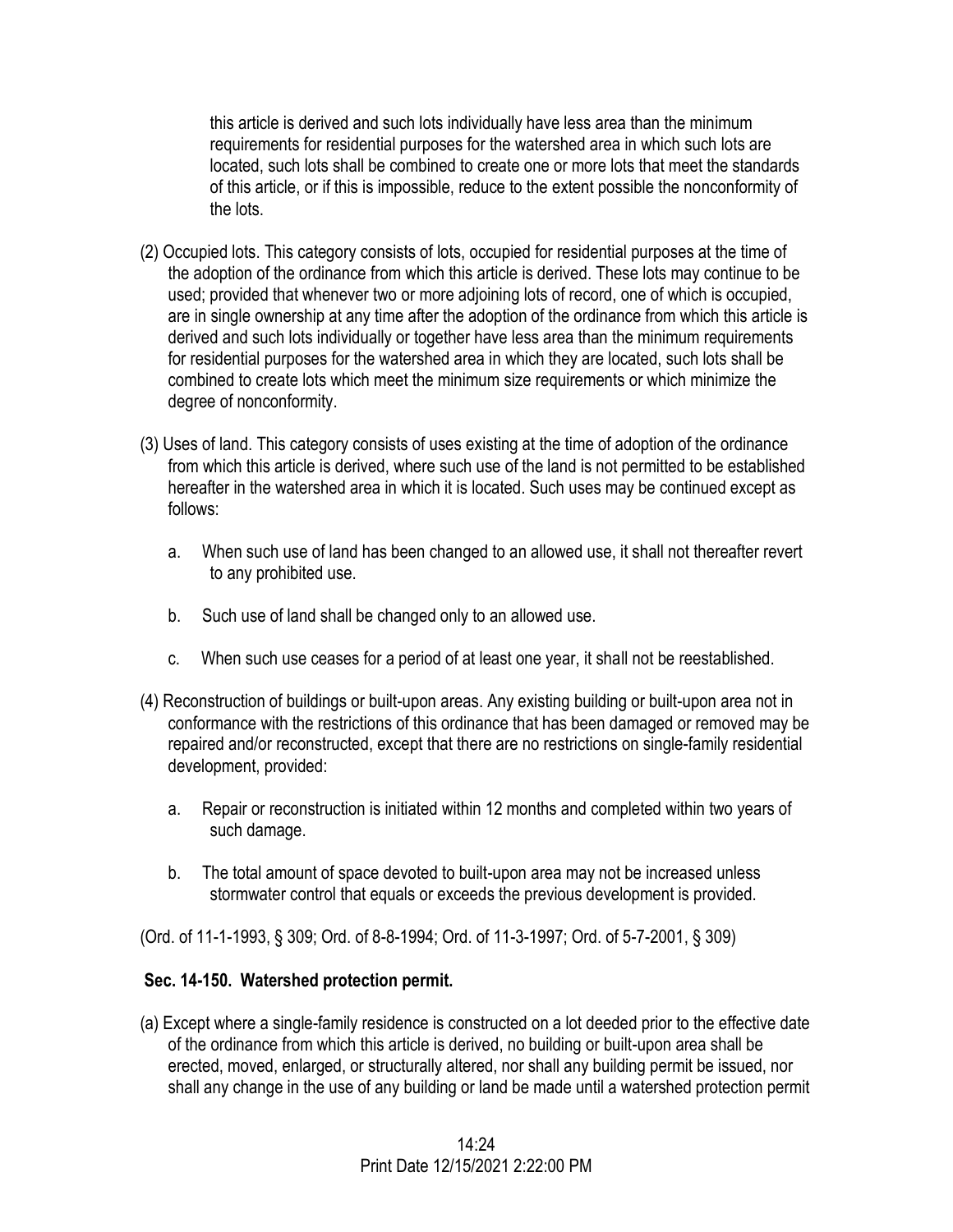has been issued by the Watershed Administrator. No Watershed Protection permit shall be issued except in conformity with the provisions of this article.

- (b) Watershed Protection Permit applications shall be filed with the Watershed Administrator. The application shall include a completed application form (see appendix A, on file in the county offices) and supporting documentation deemed necessary by the Watershed Administrator.
- (c) Prior to issuance of a Watershed Protection Permit, the Watershed Administrator may consult with qualified personnel for assistance to determine if the application meets the requirements of this article.
- (d) A Watershed Protection Permit shall expire if the applicant does not obtain a building permit or Watershed Occupancy Permit for such use within 12 months from the date of issuance.

(Ord. of 11-1-1993, § 310; Ord. of 8-8-1994; Ord. of 11-3-1997; Ord. of 5-7-2001, § 310)

## **Sec. 14-151. Building permit required.**

No permit required under the State Building Code shall be issued for any activity for which a Watershed Protection Permit is required until that permit has been issued.

(Ord. of 11-1-1993, § 311; Ord. of 8-8-1994; Ord. of 11-3-1997; Ord. of 5-7-2001, § 311)

## **Sec. 14-152. Watershed protection occupancy permit.**

- (a) The Watershed Administrator shall issue a Watershed Protection Occupancy Permit certifying that all requirements of this article have been met prior to the occupancy or use of a building hereafter erected, altered, or moved and/or prior to the change of use of any building or land.
- (b) A Watershed Protection Occupancy Permit, either for the whole or part of a building, shall be applied for coincident with the application for a Watershed Protection Permit and shall be issued or denied within ten days after the erection or structural alterations of the building.
- (c) When only a change in use of land or existing building occurs, the Watershed Administrator shall issue a Watershed Protection Occupancy Permit certifying that all requirements of this article have been met coincident with the Watershed Protection Permit.
- (d) If the Watershed Protection Occupancy Permit is denied, the Watershed Administrator shall notify the applicant in writing stating the reasons for denial.
- (e) No building or structure, which has been erected, moved, or structurally altered, may be occupied until the Watershed Administrator has approved and issued a Watershed Protection Occupancy Permit.
- (Ord. of 11-1-1993, § 312; Ord. of 8-8-1994; Ord. of 11-3-1997; Ord. of 5-7-2001, § 312)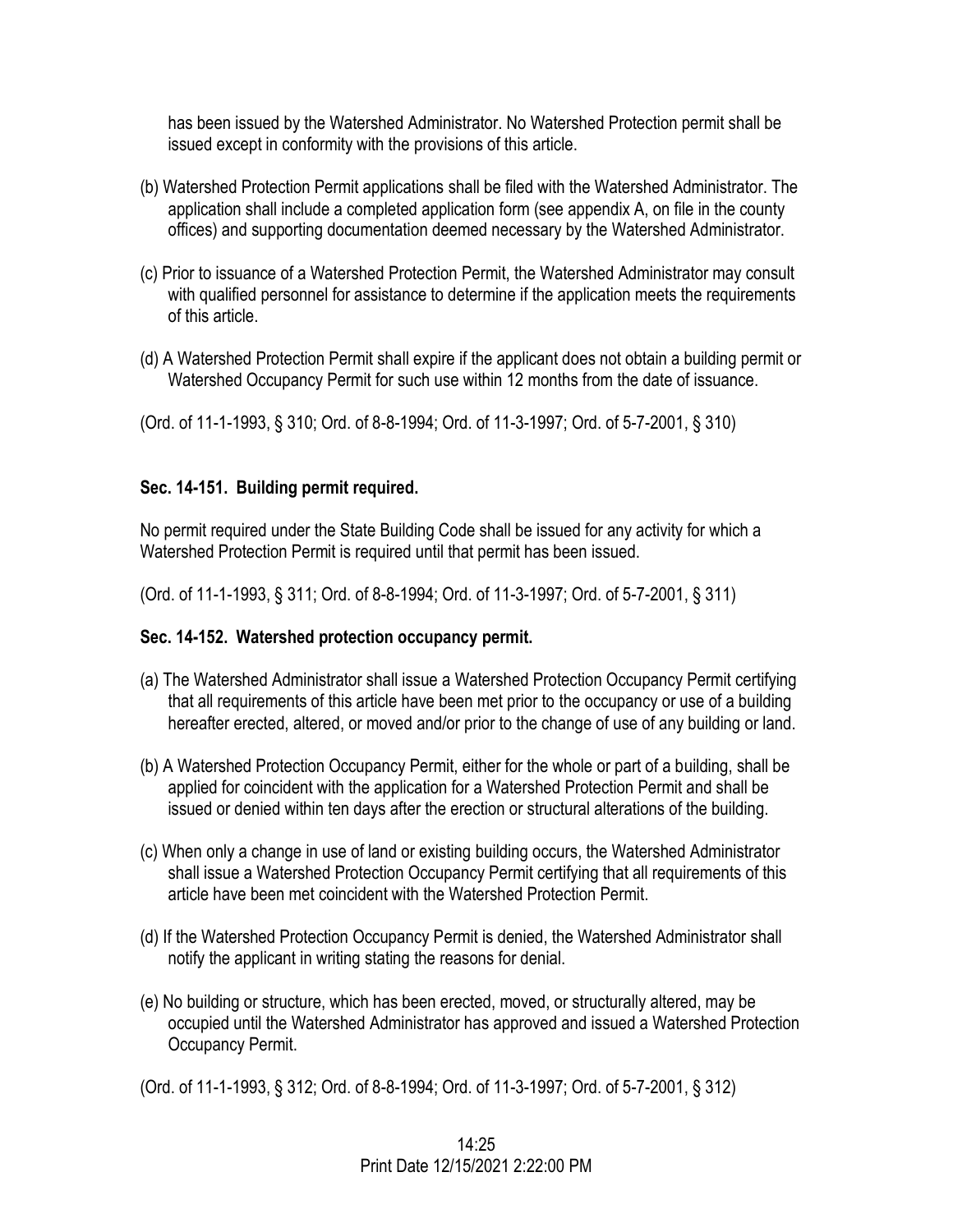#### **Secs. 14-153--14-180. Reserved.**

## **DIVISION 4. PUBLIC HEALTH REGULATIONS**

#### **Sec. 14-181. General, provisions.**

No activity, situation, structure, or land use shall be allowed within the watershed which poses a threat to water quality and the public health, safety, and welfare. Such conditions may arise from inadequate on-site sewage systems which utilize ground absorption; inadequate sedimentation and erosion control measures; the improper storage or disposal of junk, trash, or other refuse within a buffer area; the improper management of stormwater runoff; or any other situation found to pose a threat to water quality.

(Ord. of 11-1-1993, § 401; Ord. of 8-8-1994; Ord. of 11-3-1997; Ord. of 5-7-2001, § 401)

## **Sec. 14-182. Abatement.**

- (a) The Watershed Administrator shall monitor land use activities within the watershed areas to identify situations that may pose a threat to water quality.
- (b) The Watershed Administrator shall report all findings to the Watershed Review Board. The Watershed Administrator may consult with any public agency or official and request recommendations.
- (c) Where the Watershed Review Board finds a threat to water quality and the public health, safety and welfare, the Board shall institute any appropriate action or proceeding to restrain, correct or abate the condition and/or violation.

(Ord. of 11-1-1993, § 402; Ord. of 8-8-1994; Ord. of 11-3-1997; Ord. of 6-7-2001, § 402)

## **Secs. 14-183--14-200. Reserved.**

# **DIVISION 5. ADMINISTRATION, ENFORCEMENT AND APPEALS\***

\*Cross references: Administration, Ch. 2.

## **Sec. 14-201. Watershed Administrator; duties**.

The board of commissioners shall appoint a Watershed Administrator, who shall be duly sworn in. It shall be the duty of the Watershed Administrator to administer and enforce the provisions of this article as follows:

(1) The Watershed Administrator shall issue Watershed Protection Permits and Watershed Protection Occupancy Permits as prescribed in this article. A record of all permits shall be kept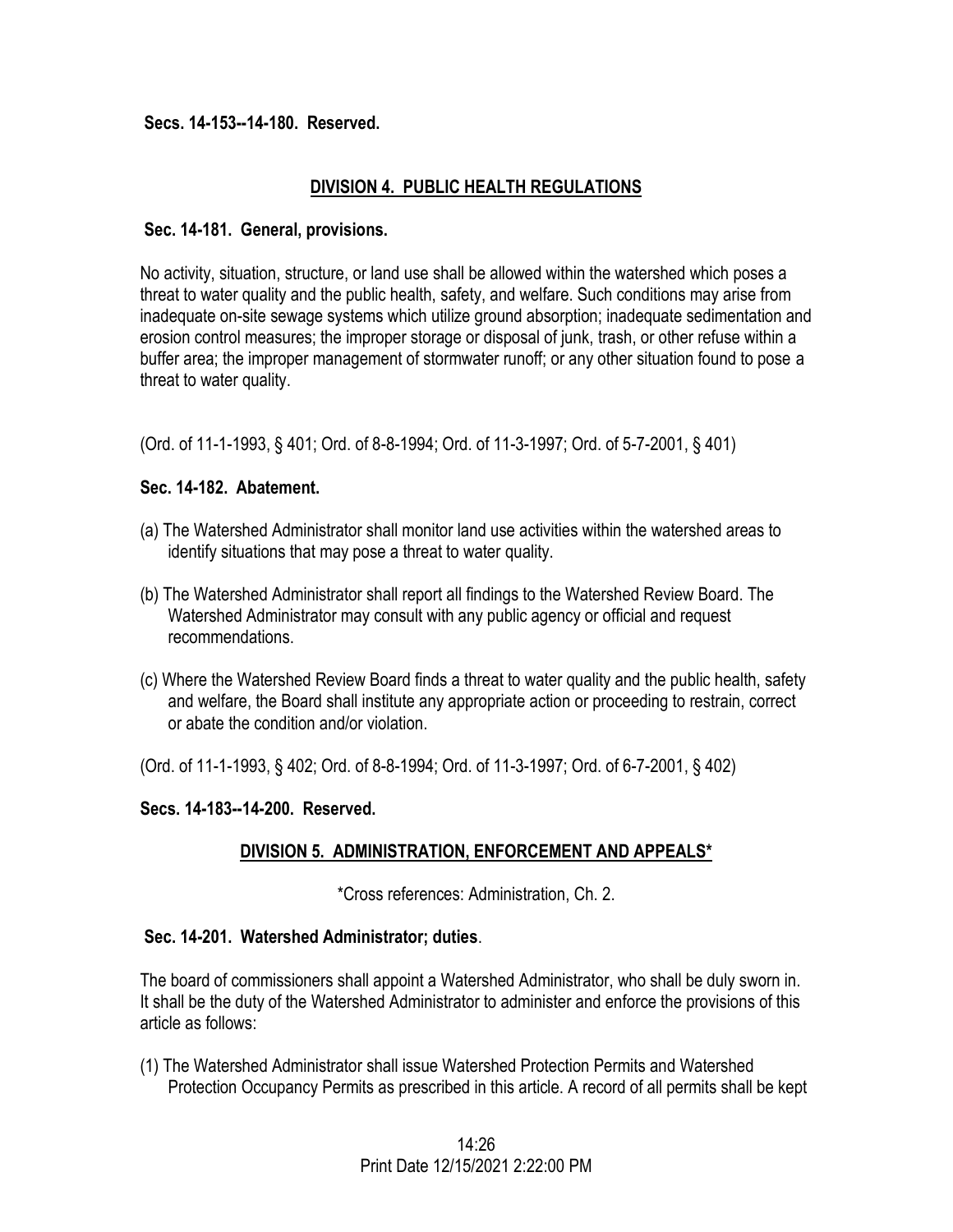on file and shall be available for public inspection during regular office hours of the Administrator.

- (2) The Watershed Administrator shall serve as clerk to the Watershed Review Board.
- (3) The Watershed Administrator shall keep records of all amendments to this article and shall provide copies of all amendments upon adoption to the Water Quality Section of the Division of Environmental Management.
- (4) The Watershed Administrator shall keep records of the jurisdiction's use of the provision that a maximum of ten percent of the noncritical area of WS-II and WS-III watersheds and, for local governments that do not choose to incorporate the high-density option, ten percent of the protected area of WS-IV watersheds may be developed with new development at a maximum of 70 percent built-upon surface area. Records for each watershed shall include the total acres of noncritical watershed area, total acres eligible to be developed under this option, total acres approved for this development option, and individual records for each project with the following information: location, number of developed acres, type of land use and stormwater management plan, if applicable.
- (5) The Watershed Administrator is granted the authority to administer and enforce the provisions of this article, exercising in the fulfillment of his responsibility the full police power of the county. The Watershed Administrator, or his duly authorized representative, may enter any building, structure, or premises, as provided by law, to perform any duty imposed upon him by this article.
- (6) The Watershed Administrator shall keep a record of variances to this article. This record shall be submitted for each calendar year to the Water Quality Section of the Division of Environmental Management on or before January 1 of the following year and shall provide a description of each project receiving a variance and the reasons for granting the variance.

(Ord. of 11-1-1993, § 501; Ord. of 8-8-1994; Ord. of 11-3-1997; Ord. of 5-7-2001, § 501)

## **Sec. 14-202. Appeal from the watershed administrator.**

- (a) Any order, requirement, decision, or determination made by the Watershed Administrator may be appealed to and decided by the Watershed Review Board.
- (b) An appeal from a decision of the Watershed Administrator must be submitted to the Watershed Review Board within 30 days from the date the order, interpretation, decision, or determination is made. All appeals must be made in writing stating the reasons for appeal. Following submission of an appeal, the Watershed Administrator shall transmit to the Board all papers constituting the record upon which the action appealed from was taken.
- (c) An appeal stays all proceedings in furtherance of the action appealed, unless the officer from whom the appeal is taken certifies to the Board after the notice of appeal has been filed with him, that by reason of facts stated in the certificate, a stay would in his opinion cause imminent peril to life or property. In such case, proceedings shall not be stayed otherwise than by a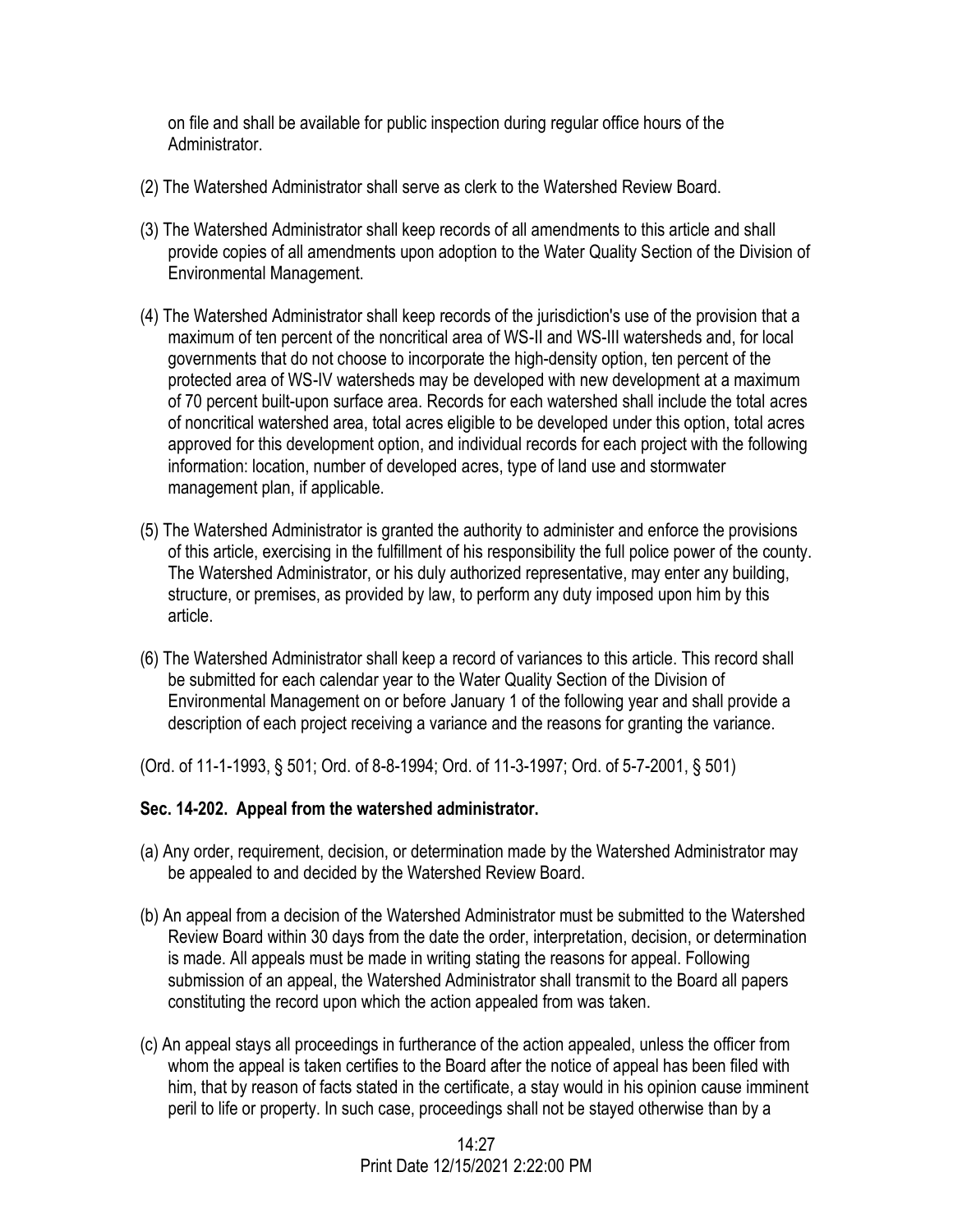restraining order which may be granted by the Board or by a court of record on application of notice of the officer from whom the appeal is taken and upon due cause shown.

(d) The Board shall fix a reasonable time for hearing the appeal and give notice thereof to the parties and shall decide the same within a reasonable time. At the hearing, any party may appear in person, by agent or by attorney.

(Ord. of 11-1-1993, § 502; Ord. of 8-8-1994; Ord. of 11-3-1997; Ord. of 5-7-2001, § 502)

# **Sec. 14-203. Changes and amendments to article.**

- (a) The board of commissioners may, on its own motion or on petition, after public notice and hearing, amend, supplement, change or modify the watershed regulations and restrictions as described in this article.
- (b) No action shall be taken until the proposal has been submitted to the Watershed Review Board for review and recommendations. If no recommendation has been received from the Watershed Review Board within 45 days after submission of the proposal to the Chairman of the Watershed Review Board, the board of commissioners may proceed as though a favorable report had been received.
- (c) Under no circumstances shall the board of commissioners adopt such amendments, supplements or changes that would cause this article to violate the watershed protection rules as adopted by the State Environmental Management Commission. All amendments must be filed with the State Division of Environmental Management, State Division of Environmental Health, and the State Division of Community Assistance.

(Ord. of 11-1-1993, § 503; Ord. of 8-8-1994; Ord. of 11-3-1997; Ord. of 5-7-2001, § 503)

# **Sec. 14-204. Public notice and hearing required.**

Before adopting or amending this article, the board of commissioners shall hold a legislative hearing on the proposed changes. A notice of the legislative hearing shall be given once a week for two successive calendar weeks in a newspaper having general circulation in the area. The notice shall be published for the first time not less than ten nor more than 25 days before the date for the hearing.

(Ord. of 11-1-1993, § 504; Ord. of 8-8-1994; Ord. of 11-3-1997; Ord. of 5-7-2001, § 504)

# **Sec. 14-205. Watershed Review Board--Establishment.**

The County Board of Adjustments and Appeals as created in section 20-31 et seq., is hereby designated as the Watershed Review Board.

(Ord. of 11-1-1993, § 505; Ord. of 8-8-1994; Ord. of 11-3-1997; Ord. of 5-7-2001, § 505)

14:28 Print Date 12/15/2021 2:22:00 PM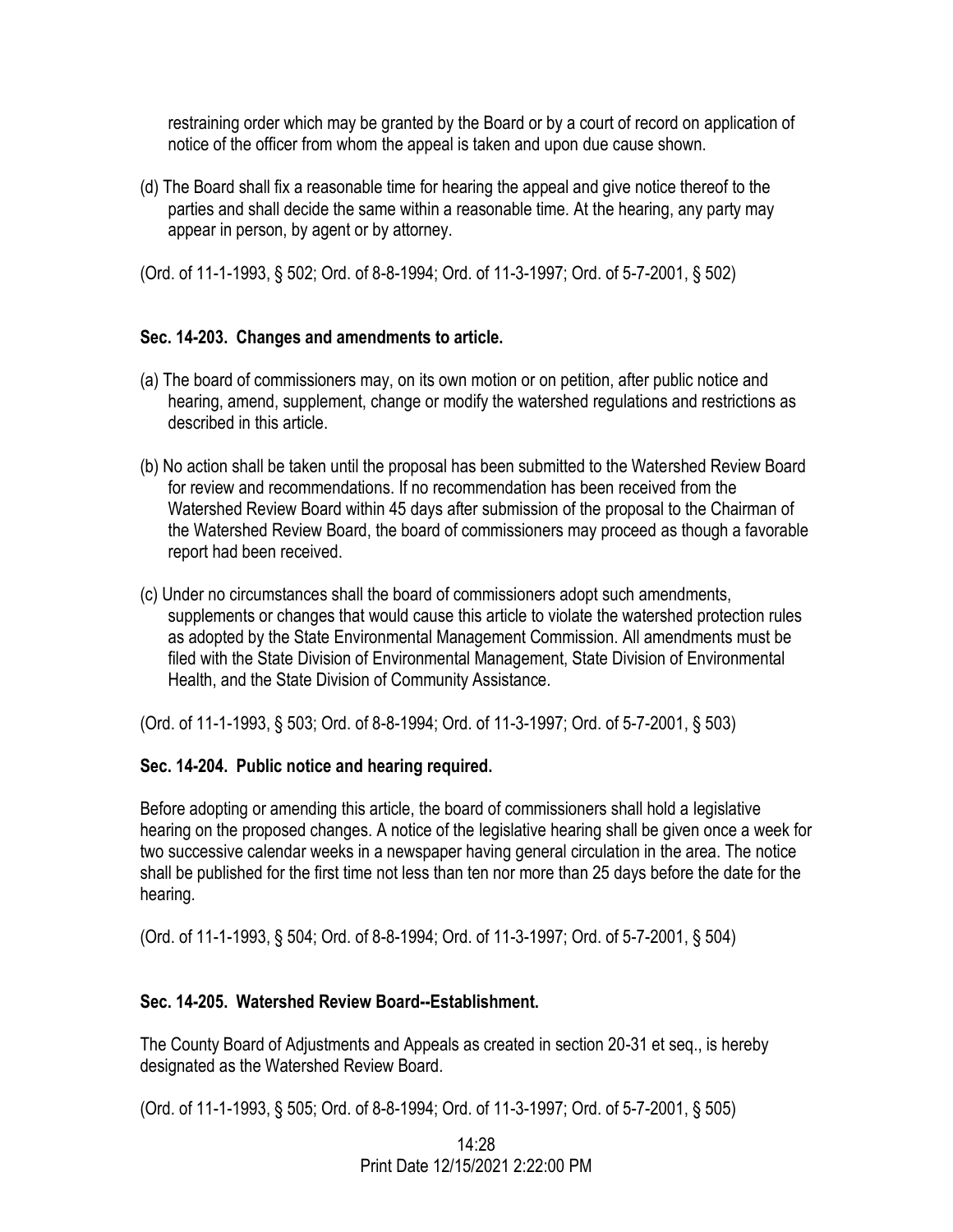## **Sec. 14-206. Same--Rules of conduct for members.**

The board of commissioners for cause, including violation of the rules stated below, may remove members of the Board:

- 1. Faithful attendance at meetings of the Board and conscientious performance of the duties required of members of the Board shall be considered a prerequisite to continuing membership on the Board.
- (2) No Board member shall take part in the hearing, consideration, or determination of any case in which he is personally or financially interested. GS 160D-109

(a)**Appointed Boards**. - Members of appointed boards shall not vote on any advisory or legislative decision regarding a development regulation adopted pursuant to this Chapter where the outcome of the matter being considered is reasonably likely to have a direct, substantial, and readily identifiable financial impact on the member. An appointed board member shall not vote on any zoning amendment if the landowner of the property subject to a rezoning petition or the applicant for a text amendment is a person with whom the member has a close familial, business, or other associational relationship.

- (3) No Board member shall discuss any case with any parties thereto prior to the public hearing on that case; provided, however, that members may receive and/or seek information pertaining to the case from the Watershed Administrator or any other member of the Board, its secretary or clerk prior to the hearing.
- (4) Members of the Board shall not express individual opinions on the proper judgment of any case prior to its determination on that case.
- (5) Members of the Board shall give notice to the chairman at least 48 hours prior to the hearing of any potential conflict of interest, which he has in a particular case before the board.
- (6) No Board member shall vote on any matter that decides an application or appeal unless he had attended the public hearing on that application or appeal.
- (Ord. of 11-1-1993, § 506; Ord. of 8-8-1994; Ord. of 11-3-1997; Ord. of 5-7-2001, § 506)

## **Sec. 14-207. Some--Powers and duties.**

- (a) Administrative review. The Watershed Review Board shall hear and decide appeals from any decision or determination made by the Watershed Administrator in the enforcement of this article.
- (b) Variances. The Watershed Review Board shall have the power to authorize, in specific cases, minor variances from the terms of this article as will not be contrary to the public interests where, owing to special conditions, a literal enforcement of this article will result in practical difficulties or unnecessary hardship, so that the spirit of this article shall be observed, public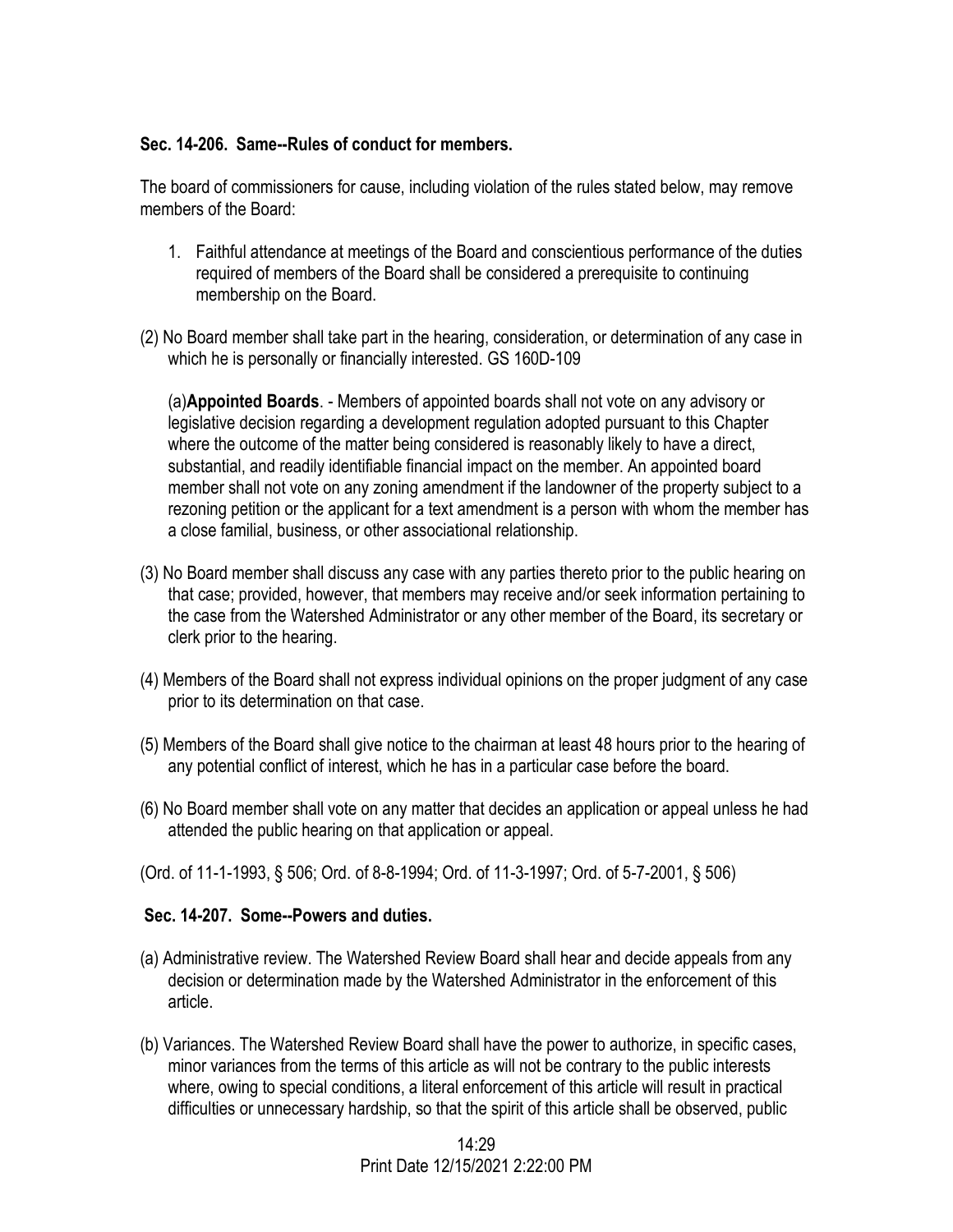safety and welfare secured, and substantial justice done. In addition, the county shall notify and allow a reasonable comment period for all other local governments having jurisdiction in the designated watershed where the variance is being considered.

- (1) Applications for a variance shall be made on the proper form obtainable from the Watershed Administrator and shall include the following information:
	- a. A site plan, drawn to a scale of at least one inch to 40 feet, indicating the property lines of the parcel upon which the use is proposed; any existing or proposed structures; parking areas and other built-upon areas; surface water drainage. The site plan shall be neatly drawn and indicate north point, name and address of person who prepared the plan, date of the original drawing, and an accurate record of any later revisions.
	- b. A complete and detailed description of the proposed variance, together with any other pertinent information, which the applicant feels, would be helpful to the Watershed Review Board in considering the application.
	- c. The Watershed Administrator shall notify in writing each local government having jurisdiction in the watershed and the entity using the water supply for consumption. Such notice shall include a description of the variance being requested. Local governments receiving notice of the variance request may submit comments to the Watershed Administrator prior to a decision by the Watershed Review Board. Such comments shall become a part of the record of proceedings of the Watershed Review Board.
- (2) Before the Watershed Review Board may grant a variance, it shall make the following three findings, which shall be recorded in the permanent record of the case, and shall include the factual reasons on which they are based:
	- a. There are practical difficulties or unnecessary hardships in the way of carrying out the strict letter of this article. In order to determine that there the five following conditions exist:
		- 1. If he complies with the provisions of this article, the applicant can secure no reasonable return from, nor make reasonable use of, his property. Merely proving that the variance would permit a greater profit to be made from the property will not be considered adequate to justify the Board in granting a variance. Moreover, the Board shall consider whether the variance is the minimum possible deviation from the terms of the article that will make possible the reasonable use of his property.
		- 2. The hardship results from the application of this article to the property rather than from other factors such as deed restrictions or other hardship.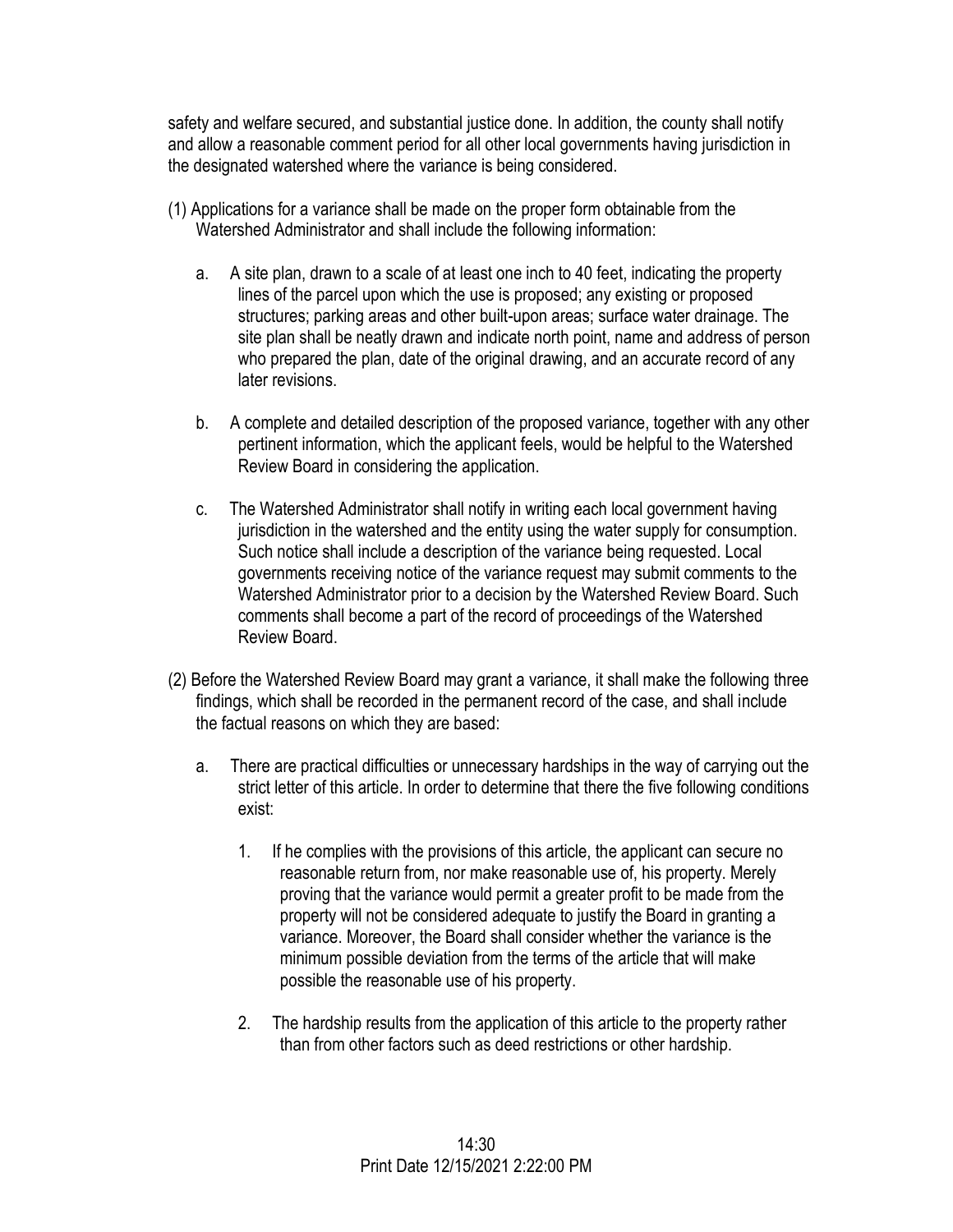- 3. The hardship is due to the physical nature of the applicant's property, such as its size, shape, or topography, which is different from that of neighboring property.
- 4. The hardship is not the result of the actions of an applicant who knowingly or unknowingly violates this article, or who purchases the property after the effective date of the ordinance from which this article is derived, and then comes to the Board for relief.
- 5. The hardship is peculiar to the applicant's property, rather than the result of conditions that are widespread. If other properties are equally subject to the hardship created in the restriction, then granting a variance would be a special privilege denied to others and would not promote equal justice.
- b. The variance is in harmony with the general purpose and intent of this article and preserves its spirit.
- c. In the granting of the variance, the public safety and welfare have been assured and substantial justice has been done. The Board shall not grant a variance if it finds that doing so would in any respect impair the public health, safety, or general welfare.
- (3) In granting the variance, the Board may attach thereto such conditions regarding the location, character, and other features of the proposed building, structure, or use as it may deem advisable in furtherance of the purpose of this article. If a variance for the construction, alteration or use of property is granted, such construction, alteration or use shall be in accordance with the approved site plan.
- (4) The Watershed Review Board shall refuse to hear an appeal or an application for a variance previously denied if it finds that there have been no substantial changes in conditions or circumstances bearing on the appeal or application.
- (5) A variance issued in accordance with this section shall be considered a Watershed Protection Permit and shall expire if the applicant does not obtain a building permit or Watershed Occupancy Permit for such use within six months from the date of the decision.
- (6) If the application calls for the granting of a major variance, and if the Watershed Review Board decides in favor of granting the variance, the Board shall prepare a preliminary record of the hearing with all deliberate speed. The preliminary record of the hearing shall include:
	- a. The variance application;
	- b. The hearing notices;
	- c. The evidence presented;
	- d. Motions, offers of proof, objections to evidence, and rulings on them;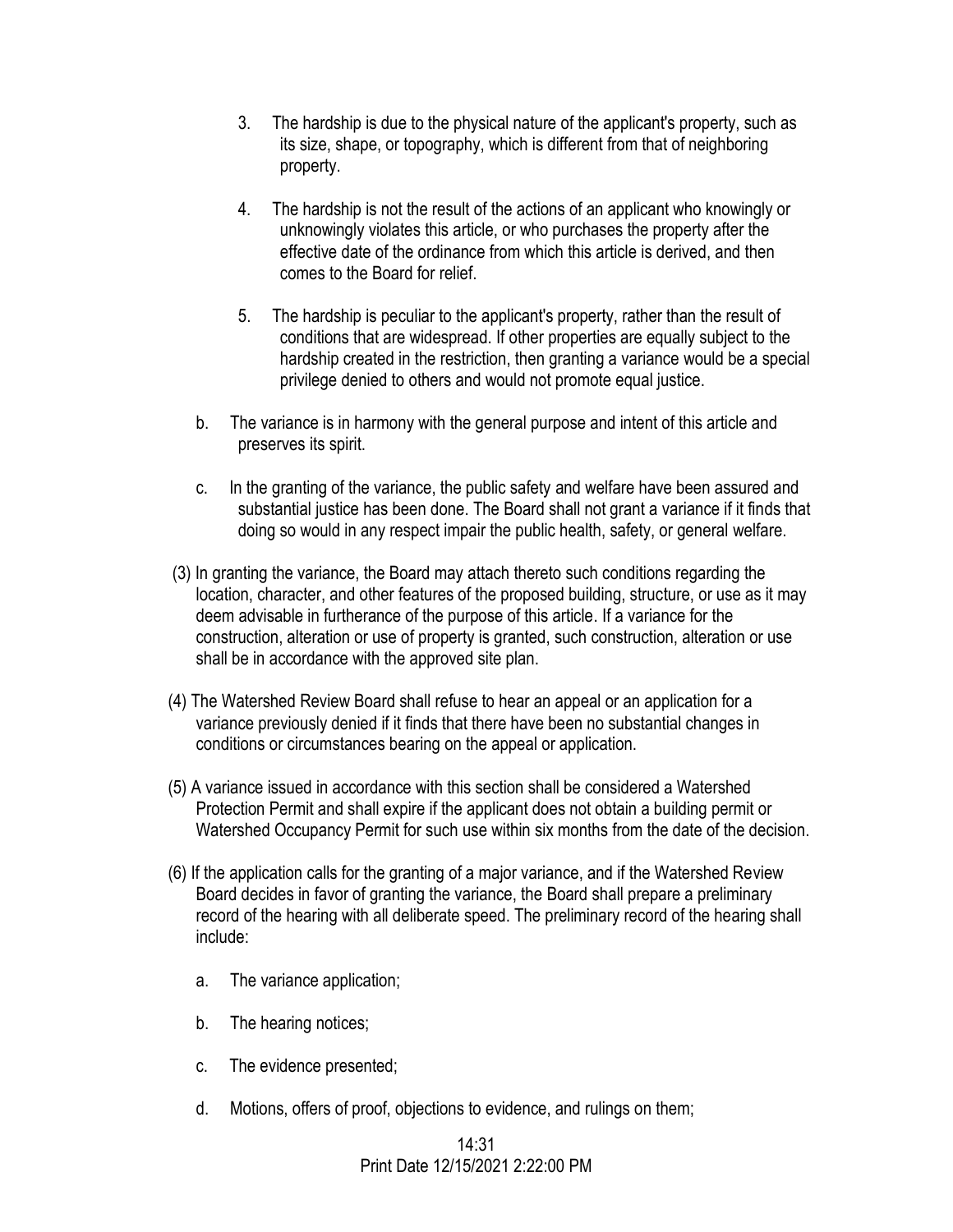- e. Proposed findings and exceptions;
- f. The proposed decision, including all conditions proposed to be added to the permit.
- (7) The preliminary record shall be sent to the Environmental Management Commission for its review as follows:
	- a. If the Commission concludes from the preliminary record that the variance qualifies as a major variance and that (i) the property owner can secure no reasonable return from, nor make any practical use of the property unless the proposed variance is granted, and (ii) the variance, if granted, will not result in a serious threat to the water supply, then the Commission shall approve the variance as proposed or approve the proposed variance with conditions and stipulations. The Commission shall prepare a Commission decision and send it to the Watershed Review Board. If the Commission approves the variance as proposed, the Board shall prepare a final decision granting the proposed variance. If the Commission approves the variance with conditions and stipulations, the Board shall prepare a final decision, including such conditions and stipulations, granting the proposed variance.
	- b. If the Commission concludes from the preliminary record that the variance qualifies as a major variance and that (i) the property owner can secure a reasonable return from or make a practical use of the property without the variance or (ii) the variance, if granted, will result in a serious threat to the water supply, then the Commission shall deny approval of the variance as proposed. The Commission shall prepare a Commission decision and send it to the Watershed Review Board. The Board shall prepare a final decision denying the variance as proposed.
- (c) Subdivision approval. See division 2 of this article.
- (d) Public health. See division 4 of this article.
- (e) Approval of all development greater than the low-density option. See appendix C, on file in the county offices.

(Ord. of 11-1-1993, § 507; Ord. of 8-8-1994; Ord. of 11-3-1997; Ord. of 5-7-2001, § 507)

# **Sec. 14-208. Appeals from the Watershed Review Board.**

Appeals from the Watershed Review Board must be filed with the Superior Court within 30 days from the date of the decision. Decisions by the Superior Court will be in the manner of certiorari.

(Ord. of 11-1-1993, § 508; Ord. of 8-8-1994; Ord. of 11-3-1997; Ord. of 5-7-2001, § 508)

# **Secs. 14-209--14-220. Reserved.**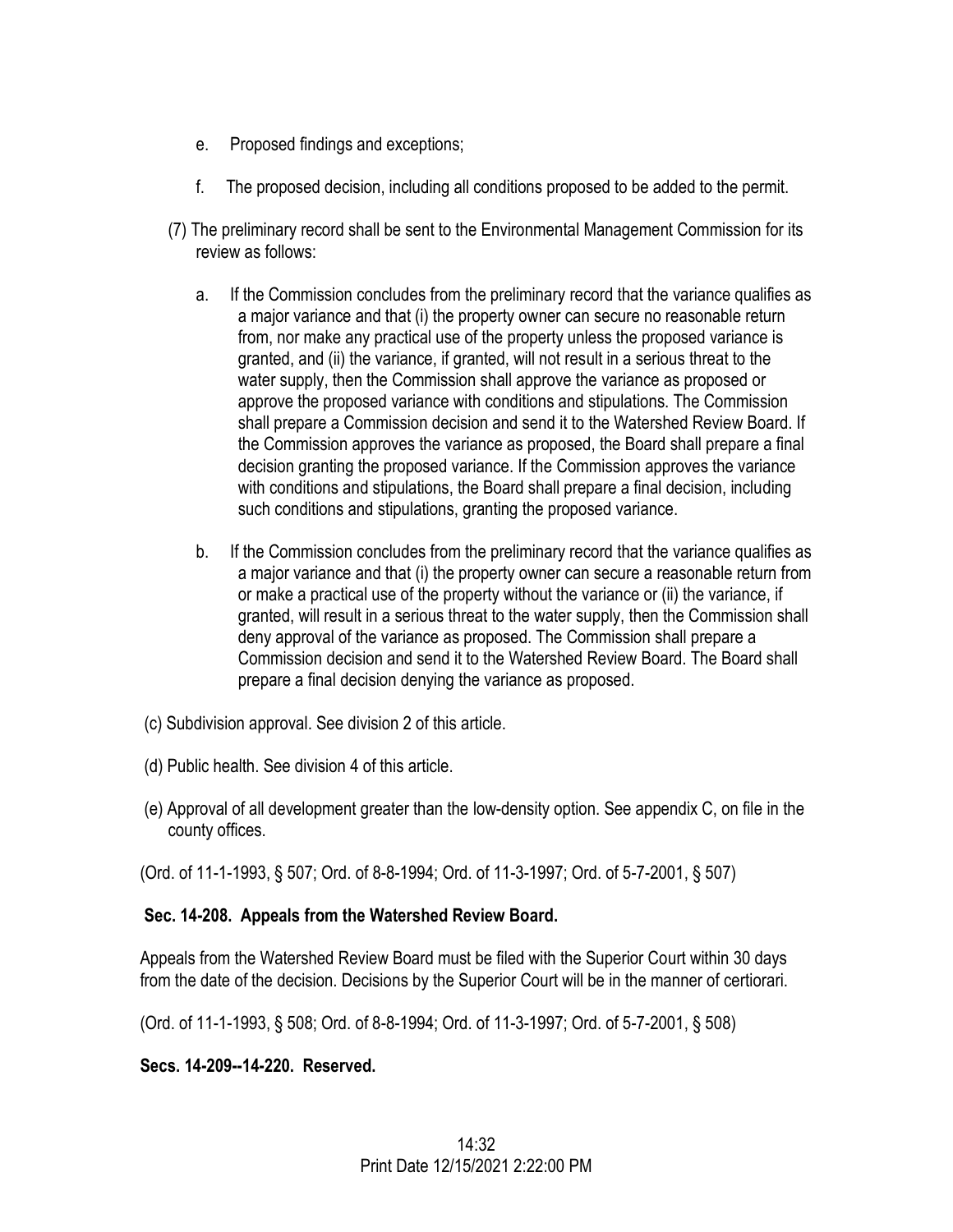## **DIVISION 6. DEFINITIONS**

#### **Sec. 14-221. General definitions.**

The following words, terms, and phrases, when used in this division, shall have the meanings ascribed to them in this section, except where the context clearly indicates a different meaning:

**Agricultural use** means the use of waters for stock watering, irrigation, and other farm purposes.

**Best management practices (BMP)** mean a structural or nonstructural management-based practice used singularly or in combination to reduce nonpoint source inputs to receiving waters in order to achieve water quality protection goals.

**Buffer** means an area of natural or planted vegetation through which stormwater runoff flows in a diffuse manner so that the runoff does not become channelized, and which provides for infiltration of the runoff and filtering of pollutants. The buffer is measured landward from the normal pool elevation of impounded structures and from the bank of each side of streams or rivers.

**Building** means any structure having a roof supported by columns or by walls, and intended for shelter, housing or enclosure of persons, animals, or property. The connection of two buildings by means of an open porch, breezeway, passageway, carport, or other such open structure, with or without a roof, shall not be deemed to make them one building.

**Built-upon area** means and includes that portion of a development project that is covered by impervious or partially impervious cover including buildings, pavement, gravel areas (e.g., roads, parking lots, paths), recreation facilities (e.g., tennis courts), etc. (Note: Wooden slatted decks and the water area of a swimming pool are considered pervious.)

**Cluster development** means the grouping of buildings in order to conserve land resources and provide for innovation in the design of the project including minimizing stormwater runoff impacts. The term "cluster development" includes nonresidential development as well as single-family residential and multifamily developments. For the purpose of this article, planned unit developments and mixed-use development are considered as cluster development.

**Critical area** means the area adjacent to a water supply intake or reservoir where risk associated with pollution is greater than from the remaining portions of the watershed. The critical area is defined as extending either one-half mile from the normal pool elevation of the reservoir in which the intake is located or to the ridge line of the watershed (whichever comes first); or one-half mile upstream from the intake located directly in the stream or river (run-of-the-river), or the ridge line of the watershed (whichever comes first). Local governments may extend the critical area as needed. Major landmarks such as highways or property lines may be used to delineate the outer boundary of the critical area if these landmarks are immediately adjacent to the appropriate outer boundary of one-half mile.

**Customary home occupations** mean any use conducted entirely within a dwelling and carried on by the occupants thereof, which use is clearly incidental and secondary to the use of the dwelling for residential purposes and does not change the character thereof; Provided, further, that no

> 14:33 Print Date 12/15/2021 2:22:00 PM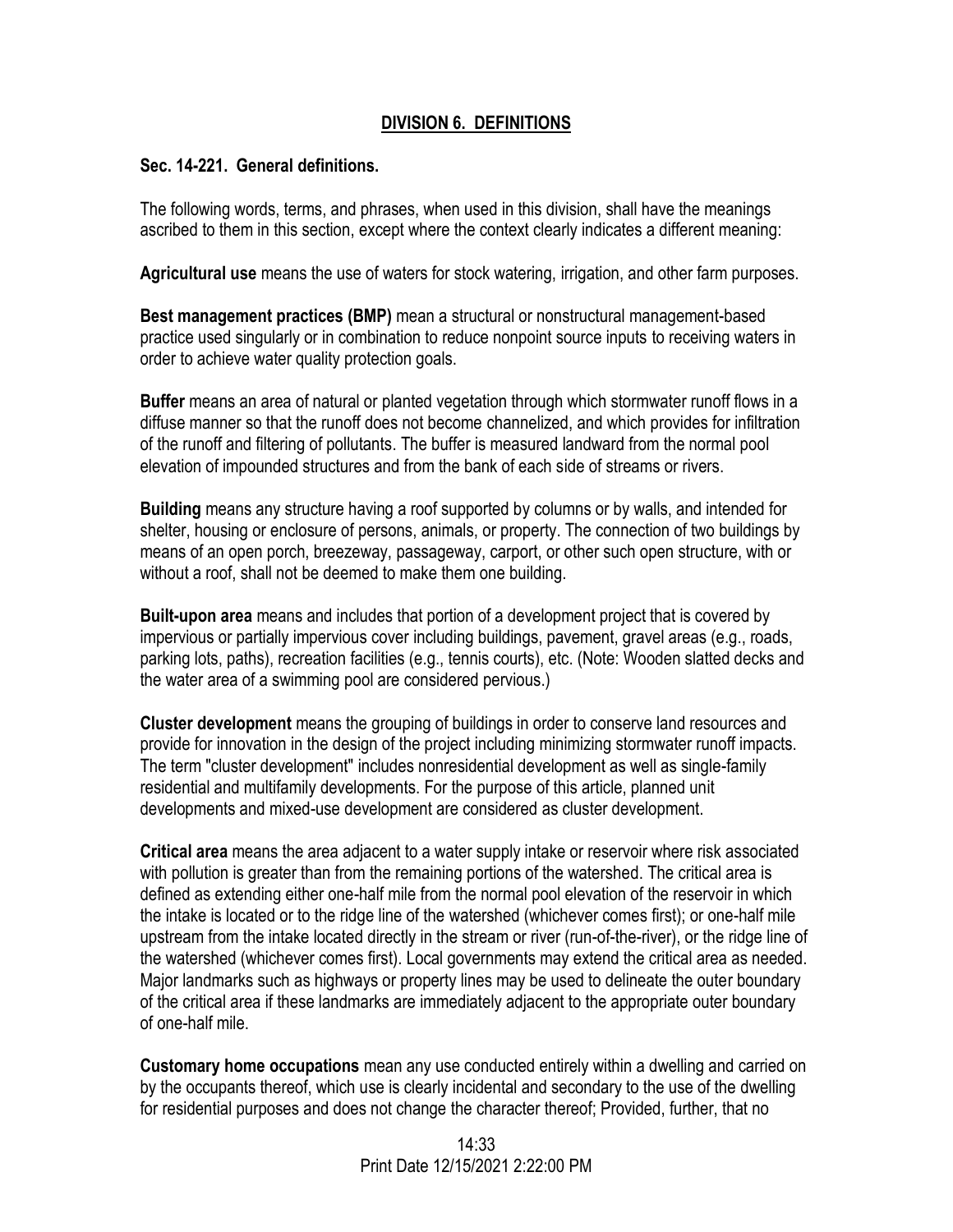mechanical equipment is installed or used except as is normally used for domestic or professional purposes, and that not over 25 percent of the total floor space of any structure is used for the occupation. No home occupation shall be conducted in any accessory building except for the storage and service of a vehicle that is driven off site, such as a service repair truck, delivery truck, etc.

**Development,** unless the context clearly indicates otherwise, the term means any of the following: a. The construction, erection, alteration, enlargement, renovation, substantial repair, movement to another site, or demolition of any structure.

- b. The excavation, grading, filling, clearing, or alteration of land.
- c. The subdivision of land as defined in G.S. 160D-802.
- d. The initiation or substantial change in the use of land or the intensity of use of land.

**Dwelling unit** means a building, or portion thereof, providing complete and permanent living facilities for one family.

**Existing development** means those projects that are built or those projects that at a minimum have established a vested right under state zoning law as of the effective date of the ordinance from which this article is derived, based on at least one of the following criteria:

- (1) Substantial expenditures of resources (time, labor, money) based on a good faith reliance upon having received a valid local government approval to proceed with the project;
- (2) Having an outstanding valid building permit as authorized by G.S. 160D-100(d);102 or
- (3) Having an approved site specific or phased development plan as authorized by G.S. 160D-100(d);102

**Existing lot and lot of record** mean a lot which is part of a subdivision, a plat of which has been recorded in the Office of the Register of Deeds prior to the adoption of the ordinance from which this article is derived, or a lot described by metes and bounds, the description of which has been so recorded prior to the adoption of the ordinance from which this article is derived.

**Family** means one or more persons occupying a single dwelling unit, provided that unless all members are related by blood or marriage or adoption, no such family shall contain over five persons, but further provided that domestic servants employed or living on the premises may be housed on the premises without being counted as a family or families.

**Family subdivision** means a division of a tract of land to:

- (1) Convey the resulting parcels, with the exception of parcels retained by the grantor, to a relative or relatives as a gift or for nominal consideration, but only if no more than one parcel is conveyed by the grantor from the tract to any one relative: or
- (2) Divide land from a common ancestor among tenants in common, all of whom inherited by intestacy or by will.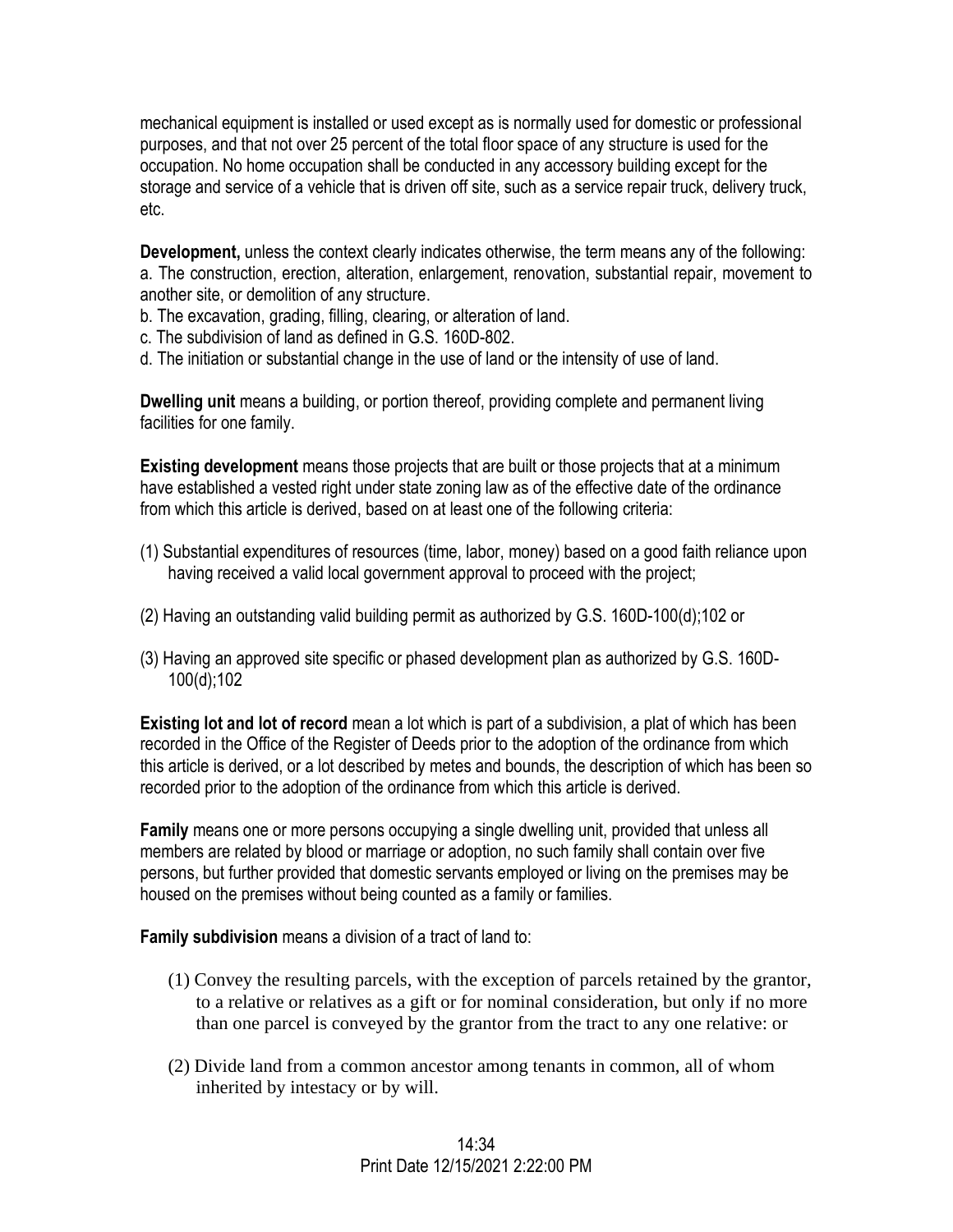**Industrial development** means any nonresidential development that requires an NPDES permit for an industrial, discharge and/or requires the use or storage of any hazardous material for the purpose of manufacturing, assembling, finishing, cleaning, or developing any product or commodity.

Landfill means a facility for the disposal of solid waste on land in a sanitary manner in accordance with G.S. 130A-290 et seq. For the purpose of this article the term "landfill" does not include composting facilities.

**Lot** means a parcel of land occupied or capable of being occupied by a building or group of buildings devoted to a common use, together with the customary accessories and open spaces belonging to such parcel.

**Nonconforming lot of record** means a lot described by a plat or a deed that was recorded prior to the effective date of the ordinance (or its amendments) from which this article is derived that does not meet the minimum lot size or other development requirements of the statewide watershed protection rules.

**Nonresidential development** means all development other than residential development, agriculture, and silviculture.

**Plat** means a map or plan of a parcel of land which is to be, or has been, subdivided.

**Protected area** means the area adjoining and upstream of the critical area of WS-IV watersheds. The boundaries of the protected area are defined as within five miles of and draining to the normal pool elevation of the reservoir or to the ridgeline of the watershed; or within ten miles upstream and draining to the intake located directly in the stream or river or to the ridgeline of the watershed.

**Residential development** means buildings for residence such as attached and detached singlefamily dwellings, apartment complexes, condominiums, townhouses, cottages, etc., and their associated outbuildings such as garages, storage buildings, gazebos, etc., and customary home occupations.

**Residuals** means any solid or semisolid waste generated from a wastewater treatment plant, water treatment plant or air pollution control facility permitted under the authority of the environmental management commission.

**Single-family residential** means any development where:

- (1) No building contains more that one dwelling unit,
- (2) Every dwelling unit is on a separate lot, and
- (3) No lot contains more than one dwelling unit.

**Street and road** mean a right-of-way for vehicular traffic which affords the principal means of access to abutting properties.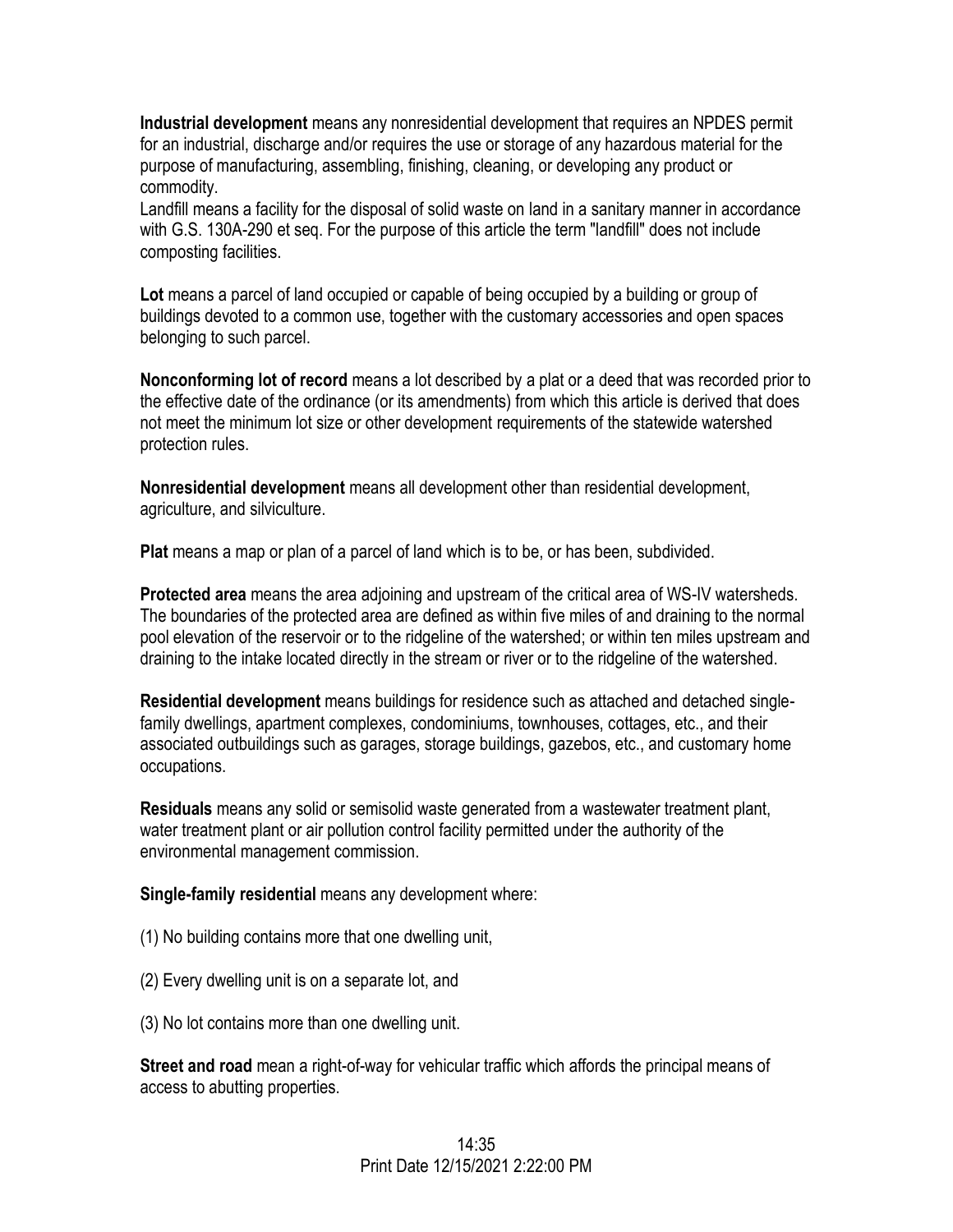**Structure** means anything constructed or erected, including but not limited to buildings, which requires location on the land or attachment to something having permanent location on the land.

**Subdivider** means any person, firm or corporation who subdivides or develops any land deemed to be a subdivision as defined in this article.

**Subdivision** means divisions of a tract or parcel of land into two or more lots, building sites, or other divisions when any one or more of those divisions is created for the purpose of sale or building development, whether immediate or future, and shall include all divisions of land involving the dedication of a new street or a change in existing streets; but the following shall not be included within this definition nor be subject to the regulations authorized by this Article:

- (1) The combination or recombination of portions of previously subdivided and recorded lots where the total number of lots is not increased and the resultant lots are equal to or exceed the standards of the local government as shown in its subdivision regulations.
- (2) The division of land into parcels greater than 10 acres where no street right-of-way dedication is involved.
- (3) The public acquisition by purchase of strips of land for the widening or opening of streets or for public transportation system corridors.
- (4) The division of a tract in single ownership whose entire area is no greater than 2 acres into not more than three lots, where no street right-of-way dedication is involved and where the resultant lots are equal to or exceed the standards of the local government, as shown in its subdivision regulations.
- (5) The division of a tract into parcels in accordance with the terms of a probated will or in accordance with intestate succession under Chapter 29 of the General Statutes **G.S 160D-802**

**Subdivision ordinance** means the county's subdivision ordinance adopted by the board of commissioners, July 12, 1999, as amended, and set forth in article V, division 2 of this chapter.

**Toxic substance** means any substance or combination of substances (including disease causing agents) which after discharge and upon exposure, ingestion, inhalation, or assimilation into any organism, either directly from the environment or indirectly by ingestion through food chains, has the potential to cause death, disease, behavioral abnormalities, cancer, genetic mutations, physiological malfunctions (including malfunctions or suppression in reproduction or growth) or physical deformities in such organisms or their offspring or other adverse health effects.

**Variance** means a permission to develop or use property granted by the Watershed Review Board relaxing or waiving a water supply watershed management requirement adopted by the environmental management commission that is incorporated into this article.

**Variance, major,** means a variance from the minimum statewide watershed protection rules that results in any one or more of the following:

(1) The relaxation, by a factor greater than ten percent, of any management requirement under the low-density option;